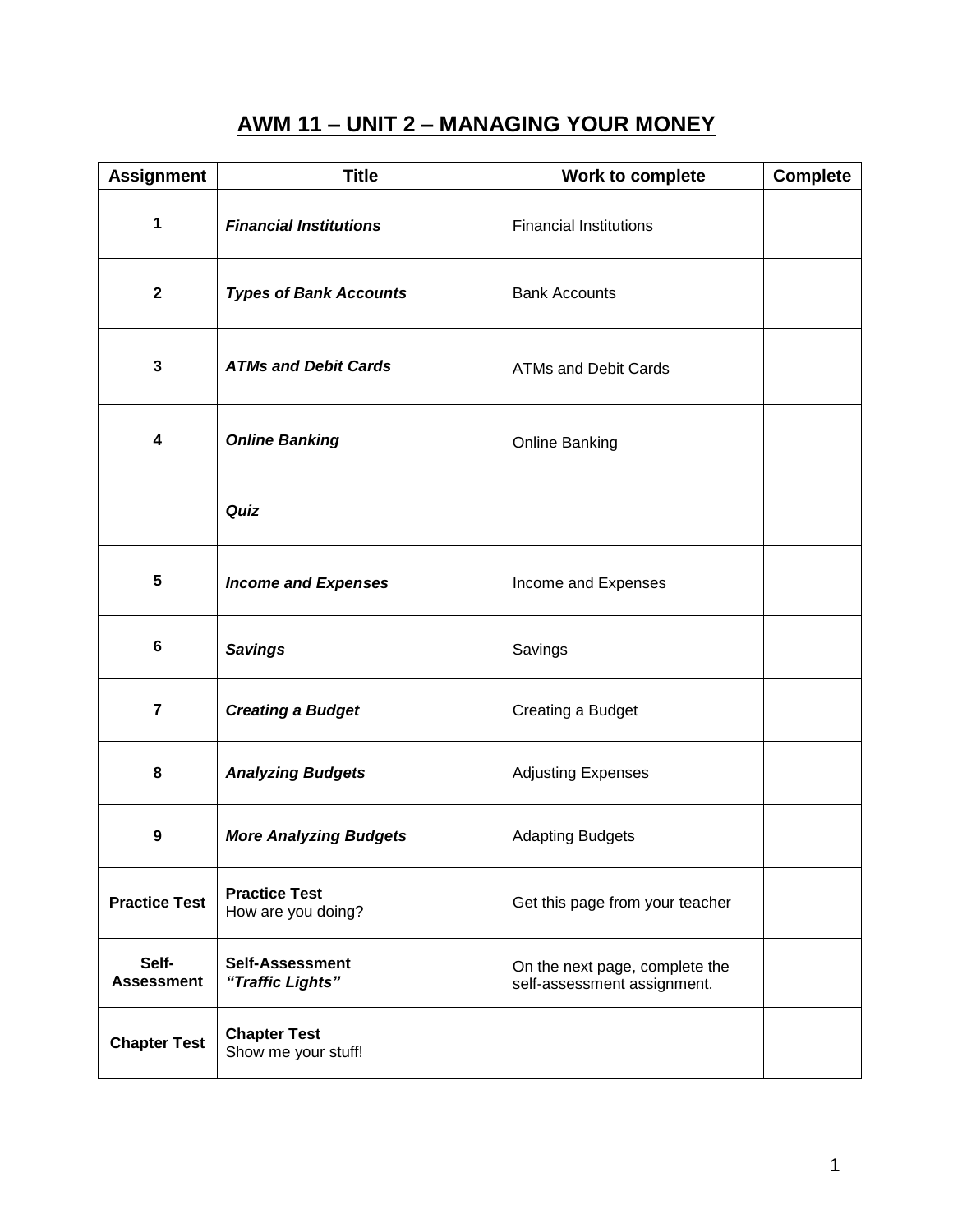#### **Self Assessment**

In the following chart, show how confident you feel about each statement by drawing one of the following:  $\ddot{\odot}$ ,  $\odot$ , or  $\odot$ . Then discuss this with your teacher **BEFORE** you write the test!

| <b>Statement</b>                                                                                             |  |  |  |
|--------------------------------------------------------------------------------------------------------------|--|--|--|
| After completing this chapter;                                                                               |  |  |  |
| I can describe different types of financial institutions and the<br>different banking services offered       |  |  |  |
| I can describe different types of accounts available                                                         |  |  |  |
| I can identify the type of account that best meets the needs for<br>a given situation                        |  |  |  |
| I can explain various ATM charges                                                                            |  |  |  |
| I understand and can describe the advantages and<br>disadvantages of online banking and debit card purchases |  |  |  |
| I can describe ways to make sure of the security of personal<br>and financial information like a PIN         |  |  |  |
| I understand the concept of a balanced budget                                                                |  |  |  |
| I can organize spending and income data and create a<br>personal budget                                      |  |  |  |
| I can and make changes to an existing budget to balance it                                                   |  |  |  |
| I can analyze a budget using a circle graph, and adjust it in<br>order to afford future expenses             |  |  |  |

## **Vocabulary: Unit 2**

ATM bank budget credit union debit card deficit expenses fixed expenses full-service banking income investment company loan company PIN recurring expenses regular income self-serve banking surplus transactions trust company unexpected expenses variable expenses variable income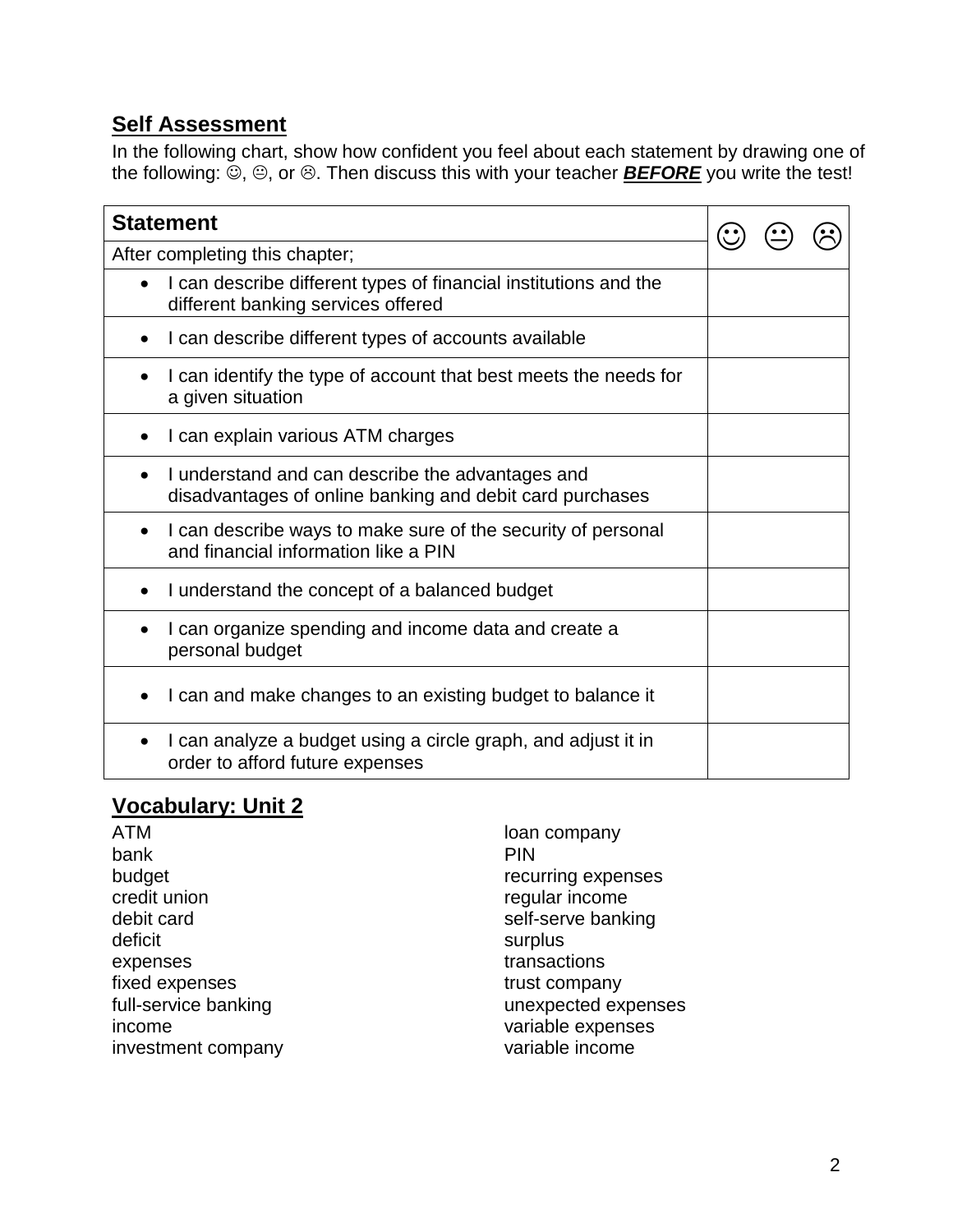# **FINANCIAL INSTITUTIONS**

You have probably heard of many different types of financial institutions already, but may not know that there are some differences between them. While some of the differences are small, there are some that are worth understanding.

| <b>Financial Institution</b>                                                                            | <b>Features and Services</b>                                                                                                                                                                                                                                                                                                                                               |
|---------------------------------------------------------------------------------------------------------|----------------------------------------------------------------------------------------------------------------------------------------------------------------------------------------------------------------------------------------------------------------------------------------------------------------------------------------------------------------------------|
| banks<br>e.g. Bank of Montreal,<br><b>Royal Bank</b>                                                    | government licensed<br>$\bullet$<br>publically traded stock on the stock market<br>$\bullet$<br>services include<br>- chequing and savings accounts<br>- ATM services and online banking<br>- currency exchange<br>- bill payments<br>- safety deposit boxes<br>- investments like RRSPs, GICs, term deposits<br>- loans, mortgages, lines of credit, overdraft protection |
| credit unions<br>e.g. Vancity, North Shore<br><b>Credit Union</b>                                       | account holders are members who have a say in the<br>٠<br>institution's financial policies; a cooperative<br>similar to banks in how they function and the services<br>$\bullet$<br>offered<br>many offer a combined savings/chequing account                                                                                                                              |
| loan companies<br>e.g. Alpine Credits,<br><b>Capital Direct Lending</b><br>Corp.                        | provide loans and mortgages<br>$\bullet$<br>may offer better interest rates than banks or credit unions                                                                                                                                                                                                                                                                    |
| investment companies<br>e.g. Manulife Financial,<br>Phillips, Hager and North                           | financial planning services<br>$\bullet$<br>wealth management: services like choosing an<br>$\bullet$<br>investment, planning for taxes, estate planning<br>other investments like RRSPs, GICs, savings accounts<br>$\bullet$                                                                                                                                              |
| trust companies<br>e.g. HSBC Trust, Royal<br><b>Trust Corporation of</b><br>Canada (not Royal<br>Bank!) | manage and invest assets for an individual, company,<br>$\bullet$<br>estate or trust<br>keep records, pay bills, pay out inheritances, distribute<br>assets                                                                                                                                                                                                                |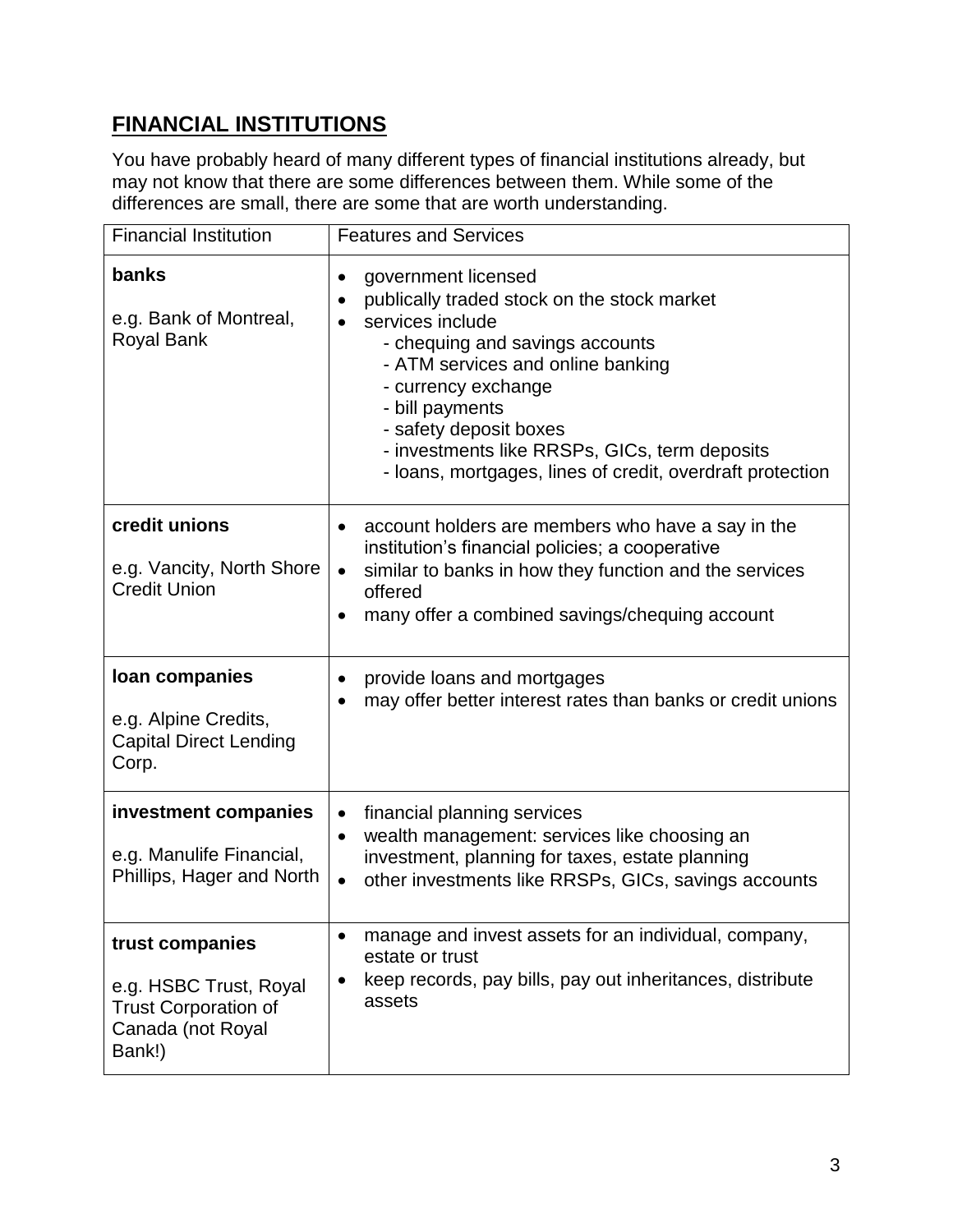## **ASSIGNMENT 1 – FINANCIAL INSTITUTIONS**

1) Which of the following services are provided by a bank? Circle you choices.

loans GICs estate management

online banking health insurance overdraft protection

- 2) Simon wants to start an RRSP but does not know much about them. Name all of the financial institutions Simon could ask for information.
- 3) Which of the financial institutions would you consider for each of the following services? Often more than one answer is needed.
- a) take a mortgage
- b) investments
- c) day-to-day money transactions
- d) managing assets
- e) borrowing money
- 4) Anna needs a small loan to help with the costs of her new café. Where might she borrow the money, and what advice would you give her? Give at least two options.
- 5) What are the names of two financial institutions in the area that you live in? Use the internet to help you if necessary.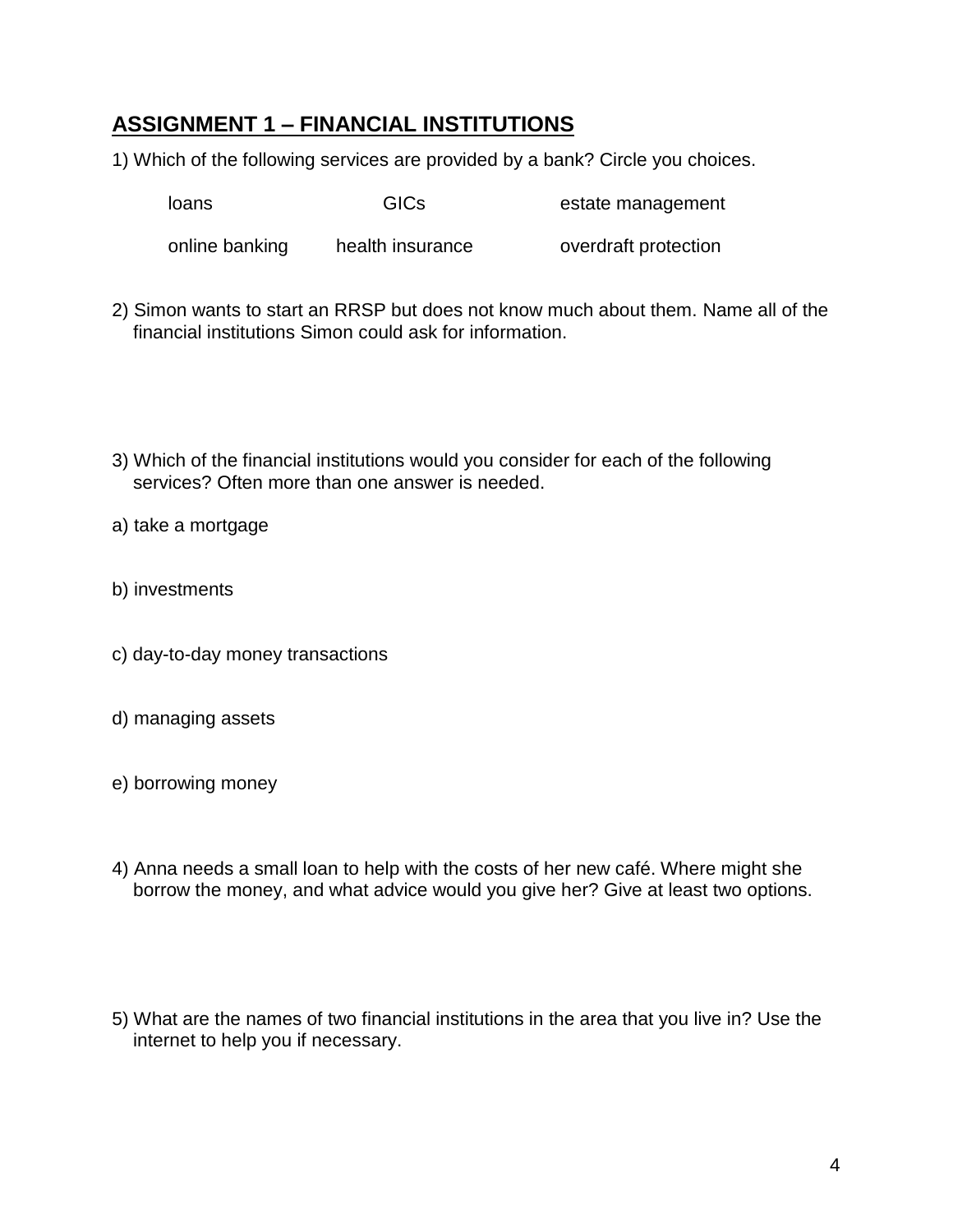# **TYPES OF BANK ACCOUNTS**

Banks and credit unions offer different types of accounts so individuals can choose the one that best suits them. If you write a lot of cheques, for example, you may need a different type of account than a person who writes very few cheques.

Banks also charge monthly service fees for their accounts. But when you deposit money at a financial institution, it may pay you interest. The amount of interest depends on the type of account and the amount of money in it. In order to earn interest, some accounts also require a minimum balance is maintained each month.

Banks offer different ways to access and manage your account. You are probably familiar with them, if not their names.

 **Self-service banking** is banking done over the phone, over the internet (online banking), or through a banking machine called an **ATM** (automated teller machine). Whichever is used, or combination of these, a bank teller is not required.



 **Full-service banking** is banking you do in person at the bank with the help of a teller. Tellers will conduct the same self-service options mentioned above. There are some services that can only be done through full-service banking. These include opening or closing an account, exchanging Canadian money for a foreign currency, or purchasing traveller's cheques.

Not only do banks charge service fees for having an account, they also may charge every time you use your account. These are called transactions, and they could include deposits, cash withdrawals, bill payments, cheques, money transfers, and using your debit card. Most accounts include a certain number of free transactions with your monthly service fee. There can be an additional cost for each transaction over that number.



There are many different types of accounts offered by financial institutions. Each one has its own name for the different accounts, but they will all have some form of a chequing account and a savings account.

For this course, the accounts used are described on the next page.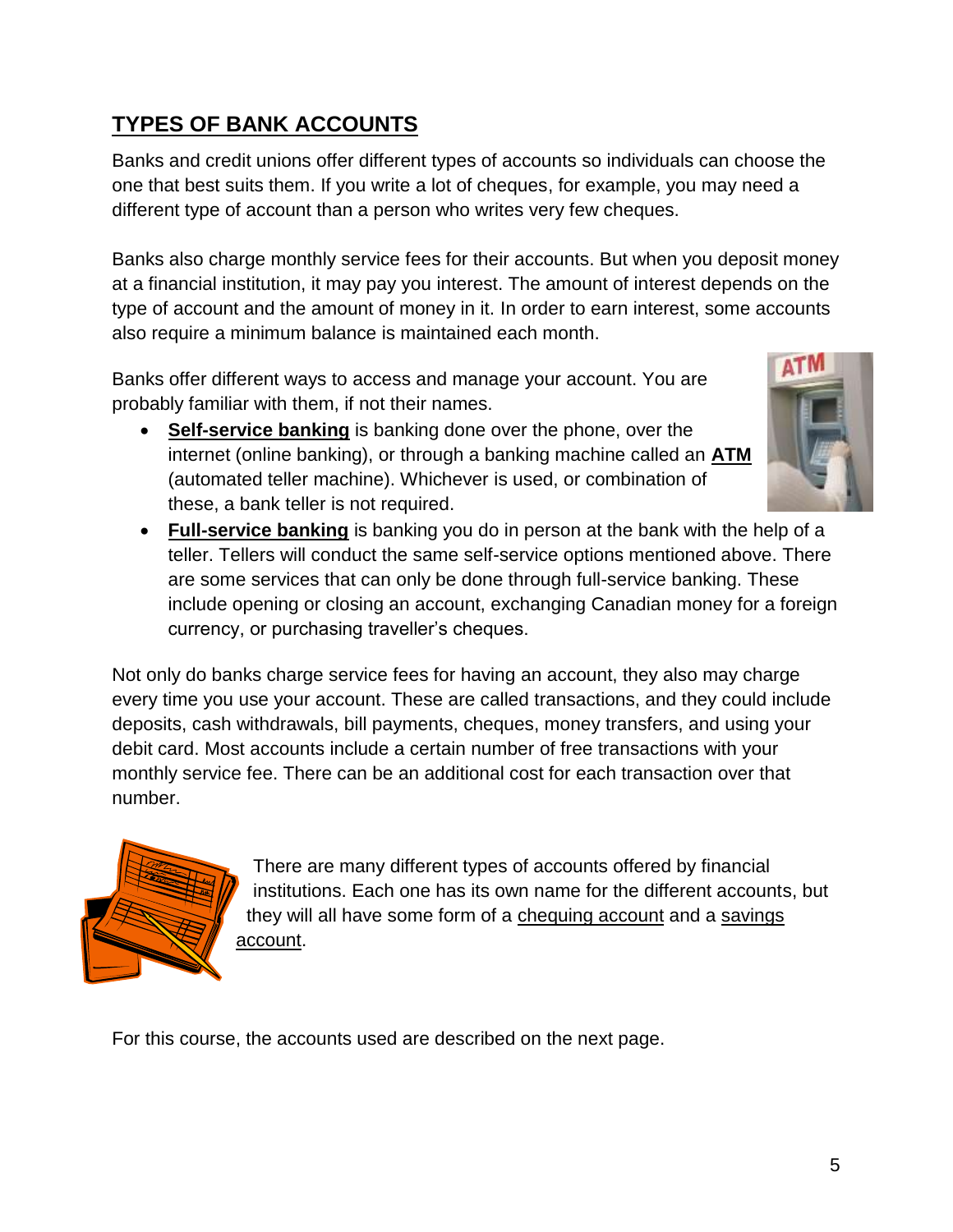| <b>NORTHWEST BANK OF CANADA ACCOUNTS</b>                                                                                                                                                             |                                                                 |                                                                               |                                                                           |                                                   |  |
|------------------------------------------------------------------------------------------------------------------------------------------------------------------------------------------------------|-----------------------------------------------------------------|-------------------------------------------------------------------------------|---------------------------------------------------------------------------|---------------------------------------------------|--|
|                                                                                                                                                                                                      | <b>Value Account</b>                                            | Self-service<br><b>Account</b>                                                | <b>Full-service</b><br><b>Account</b>                                     | <b>Savings Account</b>                            |  |
| <b>Monthly Fee</b>                                                                                                                                                                                   | \$3.90                                                          | \$10.90<br>Students and<br>Youth (under 18)<br>save 50% on the<br>monthly fee | \$24.50                                                                   | No fee                                            |  |
| Fee waived on<br>minimum monthly<br>balance amount                                                                                                                                                   | \$1000.00                                                       | \$1500.00                                                                     | \$2000.00                                                                 |                                                   |  |
| <b>Transactions covered</b><br>by monthly fee:<br>• cheques<br>• withdrawals<br>• bill payments<br>• debit purchases<br>• transfers to<br>another account<br>with Northwest<br><b>Bank of Canada</b> | 10 self-service                                                 | 25 self-service                                                               | 40 self-service or<br>teller-assisted<br>No annual fee for<br>credit card | 2 debit transactions                              |  |
| Charge for additional<br>transactions not<br>covered by monthly<br>fee                                                                                                                               | Self-service -<br>\$0.50 each<br>Teller-assisted<br>\$1.00 each | Self-service -<br>\$0.50 each<br>Teller-assisted<br>\$1.00 each               | Self-service -<br>\$0.25 each                                             | Self-service or<br>teller-assisted<br>\$1.25 each |  |
| Non-Northwest Bank<br>of Canada ATM<br>withdrawals                                                                                                                                                   | \$1.50 each                                                     | \$1.50 each                                                                   |                                                                           |                                                   |  |
| Interest paid                                                                                                                                                                                        | <b>None</b>                                                     | None                                                                          | None                                                                      | Daily interest that<br>grows your balance         |  |

#### *Transaction Types*

*Self-service: Any transaction that does not require a bank teller. This includes withdrawals, deposits, cheques, money transfers, direct payment purchases, and transactions made at an ATM, by telephone, or online.*

*Teller-assisted: Includes all transactions that require or use a teller, such as in-branch withdrawals, in-branch bill payments, and traveller's cheque and foreign currency purchases.*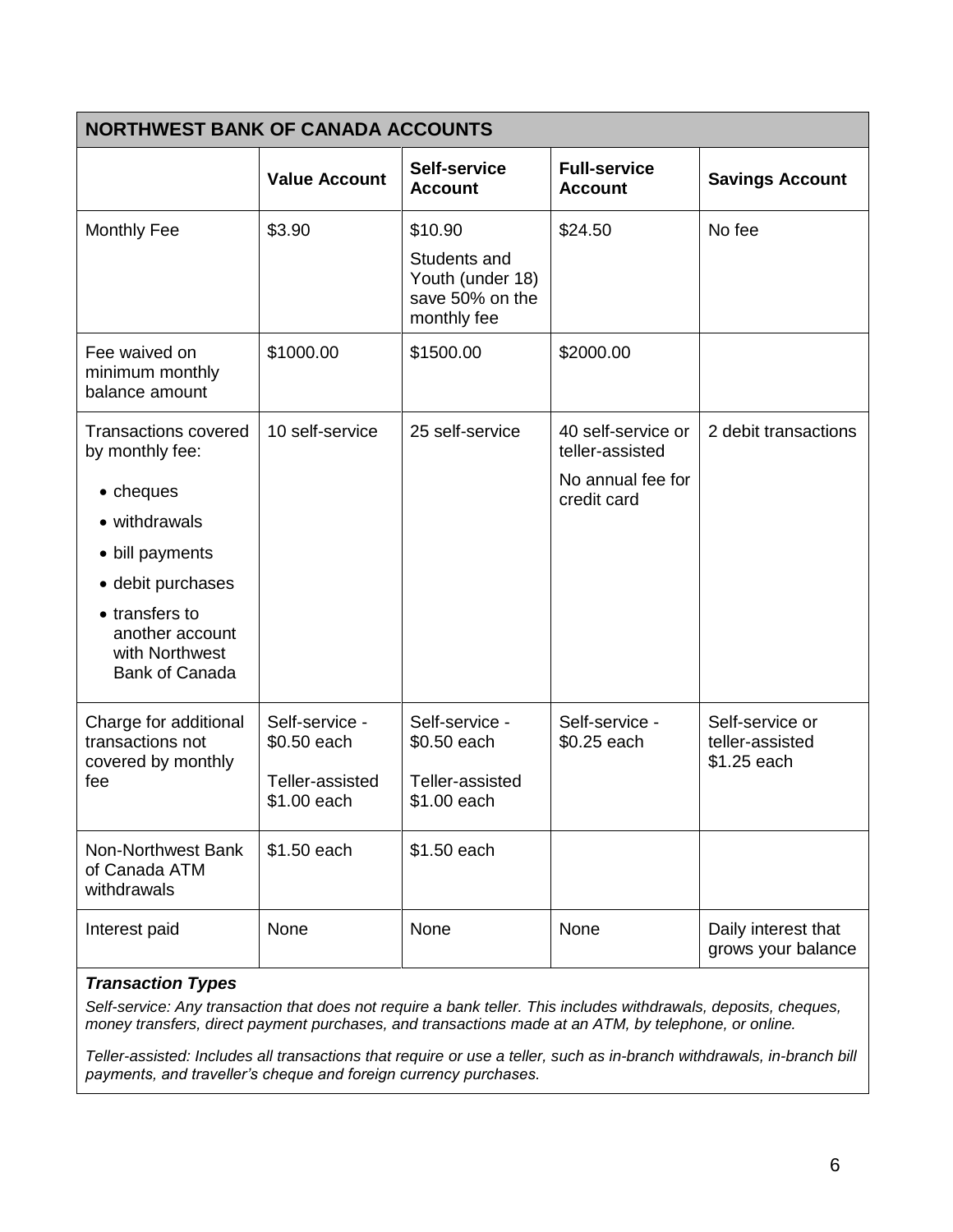Deciding on which bank account to choose really depends on your specific needs. It is important to look at this carefully so you do not spend money unnecessarily.

Example 1: Elsie wants to open a new bank account. She makes 2 deposits and 5 cash withdrawals at her ATM each month. She pays 4 bills online and keeps a balance over \$1000 each month. Which account would you advise her to use, and what are her fees for each of the different accounts that Northwest Banks of Canada offers?

Solution: Complete the chart below to choose the best account for Elsie.

NOTE: Because Elsie is not using her new account for saving money, the *Bonus Savings Account* is not included in this chart.

*Monthly Fees*: Elsie maintains a monthly balance of \$1000.00 so her monthly fees will be waived (not charged) for the Value Account, but will be charged for the Self-Service and Full-Service Accounts.

*Transaction Charges*: Elsie makes a total of 11 self-service transactions each month. For the Value Account, 10 of these transactions are free and she will have to pay \$0.50 for the 11<sup>th</sup> transaction. All the transactions are free with the Self-Service and Full-Service Accounts.

| <b>ACCOUNT OPTIONS</b>         |             |                                                     |                        |  |  |  |
|--------------------------------|-------------|-----------------------------------------------------|------------------------|--|--|--|
|                                | Monthly fee | <b>Transaction Charges</b>                          | TOTAL                  |  |  |  |
| <b>Value Account</b>           | \$0         | $11 - 10$ free = 1 paid<br>$1 \times $0.50 = $0.50$ | $$0 + $0.50 = $0.50$   |  |  |  |
| Self-service<br>Account        | \$10.90     | 25 free $-11 = 14$ unused<br>no charges             | $$10.90 + $0 = $10.90$ |  |  |  |
| <b>Full-service</b><br>Account | \$24.50     | 40 free $-11 = 29$ unused<br>no charges             | $$24.50 + $0 = $24.50$ |  |  |  |

I would advise Elsie to choose the Value Account as it has the lowest fees for her needs.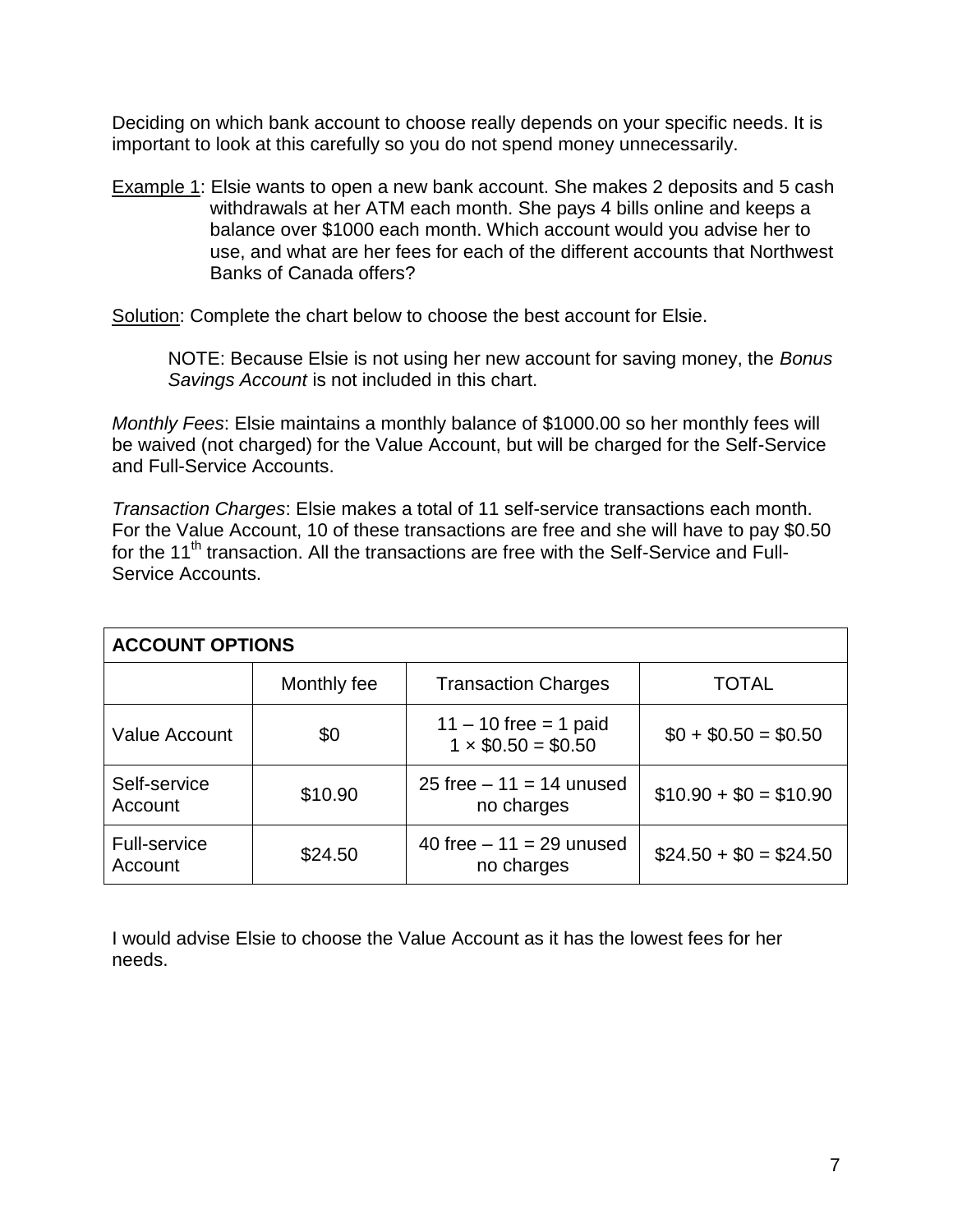It is important to keep track of the money in your account whether you use ATMs, online banking, or full-service transactions. To do this, you need to maintain a transaction record. This can be done manually or with a computer software package like Quicken©. We will use the manual record keeping option here.

Example 2: Ajay kept a manual transaction record for the last month for his Value Account.

a) How much will Ajay pay in service charges for this month?

| <b>Transaction</b> | <b>Description</b> | <b>Withdrawal</b> | <b>Deposit</b> | <b>Balance</b> |
|--------------------|--------------------|-------------------|----------------|----------------|
|                    |                    |                   |                | \$4398.40      |
| <b>ATM</b>         | Cash               | \$100.00          |                |                |
| ATM*               | Cash (other ATM)   | \$40.00           |                |                |
| <b>Bank card</b>   | Lunch              | \$12.95           |                |                |
| <b>Bank card</b>   | Groceries          | \$174.32          |                |                |
| ATM                | Birthday gift      |                   | \$50.00        |                |
| <b>TELLER</b>      | Phone bill         | \$62.31           |                |                |
| Auto- withdrawal   | Car payment        | \$275.48          |                |                |
| <b>ATM</b>         | Cash               | \$100.00          |                |                |
| Direct deposit     | Paycheque          |                   | \$586.21       |                |
| Auto-withdrawal    | Rent               | \$790.00          |                |                |
| <b>Bank card</b>   | Groceries          | \$58.21           |                |                |
| <b>Bank card</b>   | Lunch              | \$8.59            |                |                |
| Direct deposit     | Paycheque          |                   | \$586.21       |                |
| <b>Teller</b>      | Gas bill           | \$107.45          |                |                |

Solution:

- a) There are 3 transactions that will cost Ajay money this month.
	- 1) Ajay made 12 transaction and his Value Account only gives him 10 free. One of these transactions is an ATM not with his bank. So he will have to pay for 1 extra transaction and the extra ATM charge.

 $1 \times $0.50 = $0.50$ 

- 2) Ajay used an ATM that was not part of his bank. This causes another charge of \$1.50
- 3) Ajay paid 2 bills at a teller. Each of these "teller-assisted" transactions costs Ajay \$1.00

 $2 \times \$1.00 = \$2.00$ 

Ajay's total service charges are: \$0.50 + \$1.50 + \$2.00 = **\$4.00**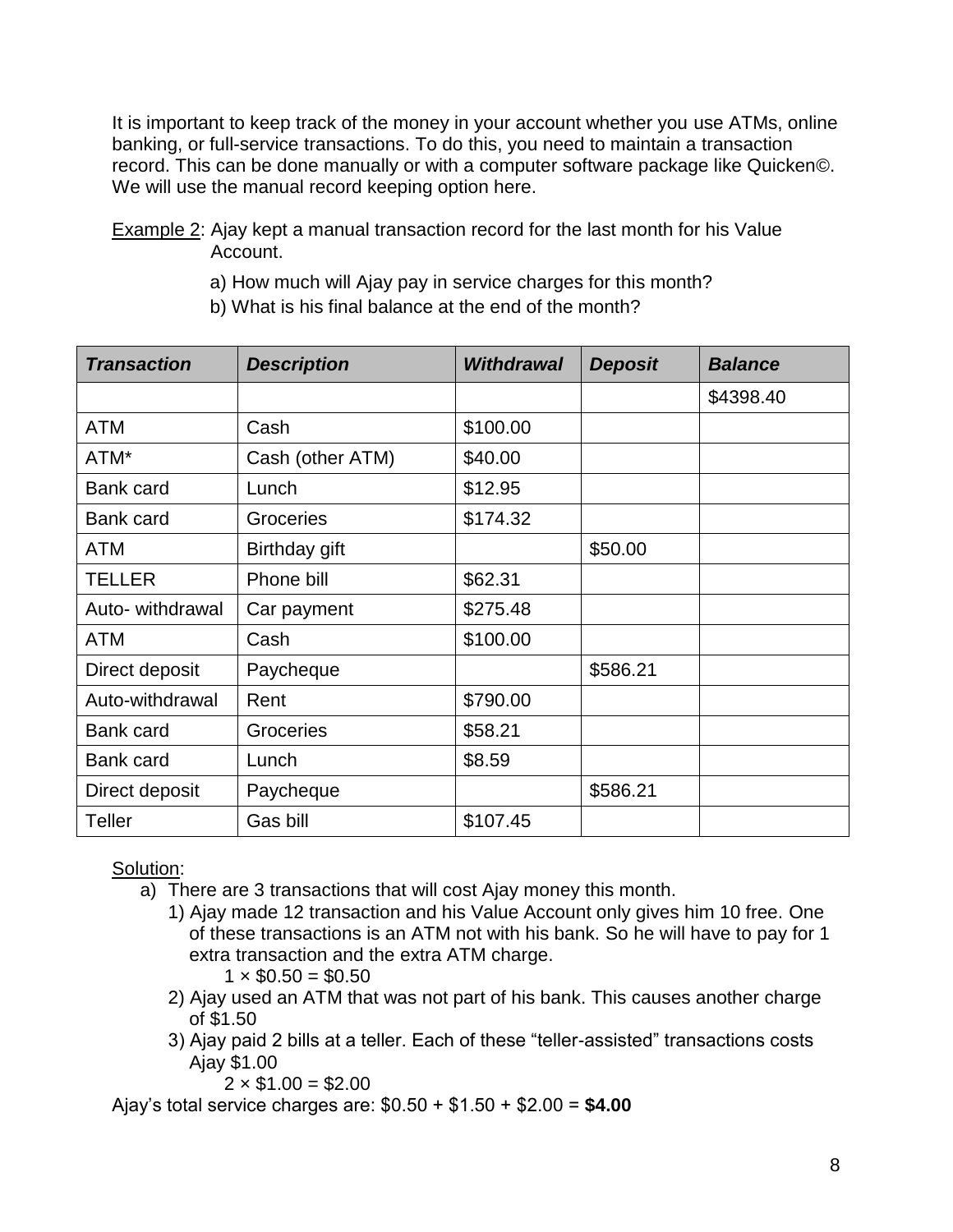b) To calculate Ajay's final balance, it is necessary to subtract each withdrawal and add each deposit to get the balance for each transaction. Make sure to include the previous service charges for the transactions mentioned in part a) above.

For this example, the calculations are written in the balance column. You are not required to do this when completing this type of question. Do the calculations on your calculator and just fill in the answer.

| <b>Transaction</b> | <b>Description</b>  | <b>Withdrawal</b>                       | <b>Deposit</b> | <b>Balance</b>                          |
|--------------------|---------------------|-----------------------------------------|----------------|-----------------------------------------|
|                    |                     |                                         |                | \$4398.40                               |
| <b>ATM</b>         | Cash                | \$100.00                                |                | $$4398.40 - $100.00 = $4298.40$         |
| ATM*               | Cash<br>(other ATM) | \$40.00<br>$+1.50$ service<br>charge    |                | $$4298.40 - $40.00 - $1.50 = $4256.90$  |
| <b>Bank card</b>   | Lunch               | \$12.95                                 |                | $$4256.90 - $12.95 = $4243.95$          |
| Bank card          | Groceries           | \$174.32                                |                | $$4243.95 - $174.32 = $4069.63$         |
| <b>ATM</b>         | Birthday gift       |                                         | \$50.00        | $$4069.63 + $50.00 = $4119.63$          |
| Teller             | Phone bill          | \$62.31<br>$+ $1.00$<br>service charge  |                | $$4119.63 - $62.31 - $1.00 = $4056.32$  |
| Auto- withdrawal   | Car payment         | \$275.48                                |                | $$4056.32 - $275.48 = $3780.84$         |
| <b>ATM</b>         | Cash                | \$100.00                                |                | $$3780.84 - $100.00 = $3680.84$         |
| Direct deposit     | Paycheque           |                                         | \$586.21       | $$3680.84 + $586.21 = $4267.05$         |
| Auto-withdrawal    | Rent                | \$790.00                                |                | $$4267.05 - $790.00 = $3477.05$         |
| Bank card          | Groceries           | \$58.21                                 |                | $$3477.05 - $58.21 = $3418.84$          |
| Bank card          | Lunch               | \$8.59                                  |                | $$3418.84 - $8.59 = $3410.25$           |
| Direct deposit     | Paycheque           | $+$ \$0.50<br>service charge            | \$586.21       | $$3410.25 + $586.21 - $0.50 = $3995.96$ |
| Teller             | Gas bill            | \$107.45<br>$+ $1.00$<br>service charge |                | $$3995.96 - $107.45 - $1.00 = $3887.51$ |

Ajay's balance this month did not drop below \$1000 so he will not be charged the monthly fee of \$3.90 for his Value Account.

Ajay's final balance is \$3887.51.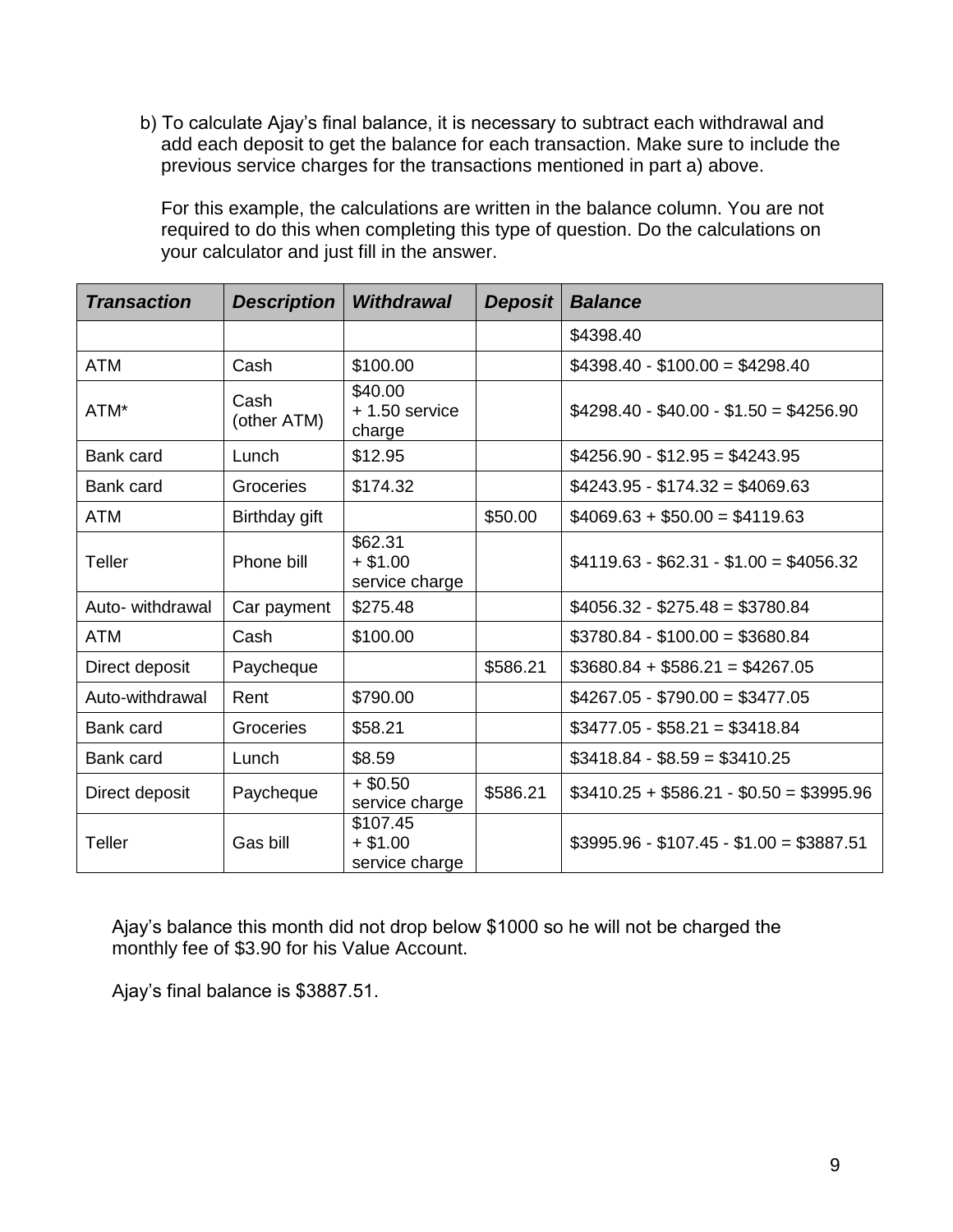## **ASSIGNMENT 2 – BANK ACCOUNTS**

1) Dana does most of her banking online or at an ATM. She keeps a minimum of \$1400 every month in her account and does about 15 transactions. Which is the most suitable account for her needs? Complete the chart below to justify your choice.

| <b>ACCOUNT OPTIONS</b>  |             |                            |              |  |  |
|-------------------------|-------------|----------------------------|--------------|--|--|
|                         | Monthly fee | <b>Transaction Charges</b> | <b>TOTAL</b> |  |  |
| <b>Value Account</b>    |             |                            |              |  |  |
| Self-service<br>Account |             |                            |              |  |  |
| Full-service<br>Account |             |                            |              |  |  |

2) Dennis currently has a Value Account at the Northwest Bank of Canada. He makes 4 direct deposits per month and pays 7 bills online. Last month, he made 11 cash withdrawals from his bank's ATM and also made 4 debit purchases with his bank card. He keeps at least \$1500 a month in his account. Calculate his service charges for each of the accounts, and suggest whether Dennis has chosen the best account for his needs.

| <b>ACCOUNT OPTIONS</b>         |             |                            |              |  |  |
|--------------------------------|-------------|----------------------------|--------------|--|--|
|                                | Monthly fee | <b>Transaction Charges</b> | <b>TOTAL</b> |  |  |
| Value Account                  |             |                            |              |  |  |
| Self-service<br>Account        |             |                            |              |  |  |
| <b>Full-service</b><br>Account |             |                            |              |  |  |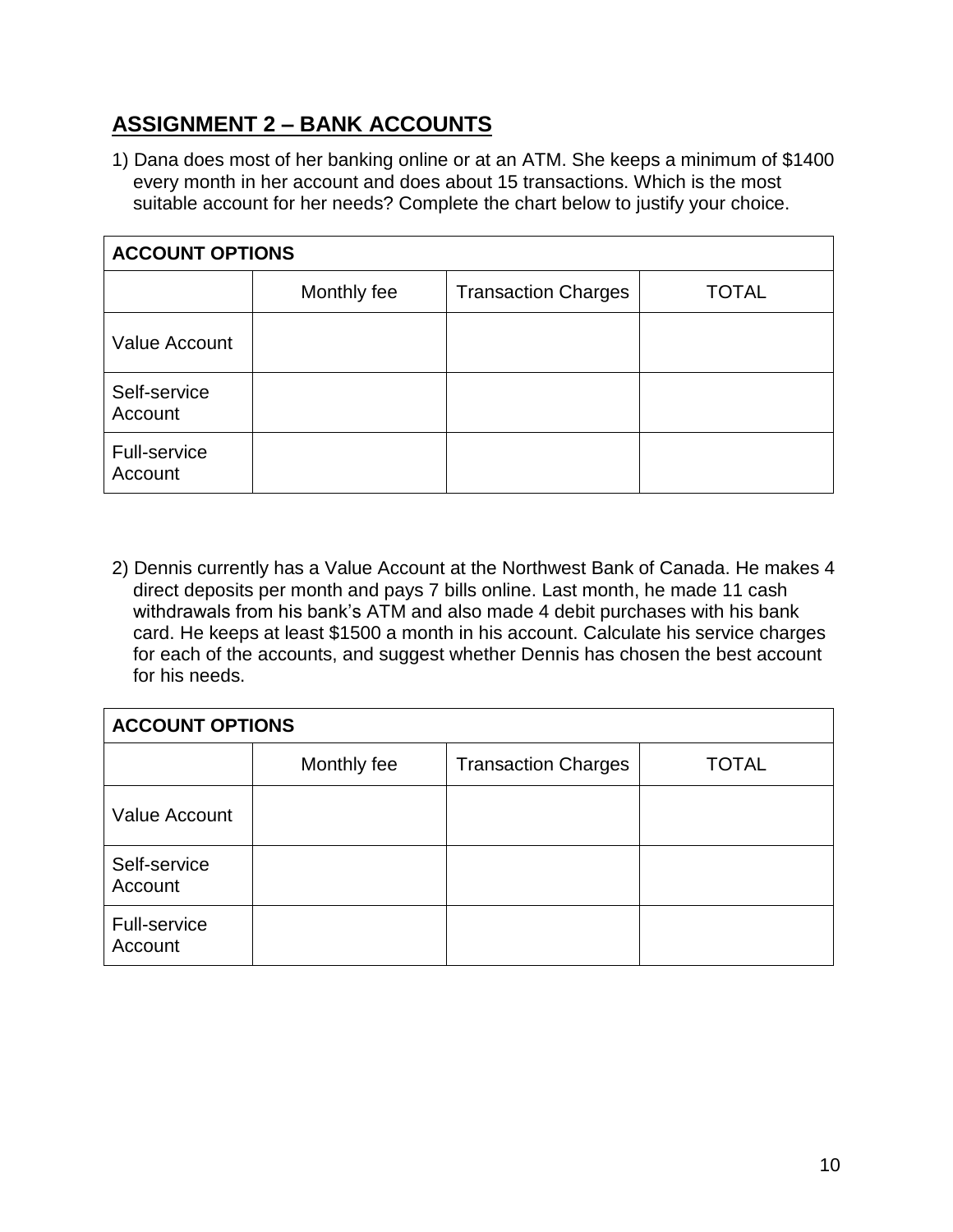3) Moira has a *Full-service Account* at the Northwest Bank of Canada. Complete the transaction record below for her by filling in the Balance column, and calculate Moira's month-end balance.

| <b>Transaction</b> | <b>Description</b> | <b>Withdrawal</b> | <b>Deposit</b> | <b>Balance</b> |
|--------------------|--------------------|-------------------|----------------|----------------|
|                    |                    |                   |                | \$1798.53      |
| Direct deposit     | Paycheque          |                   | \$1432.51      |                |
| <b>ATM</b>         | Cash               | \$200.00          |                |                |
| Bank card          | Groceries          | \$63.95           |                |                |
| Bank card          | <b>Clothes</b>     | \$75.32           |                |                |
| Bank card          | Movie              | \$24.50           |                |                |
| Teller             | Hydro bill         | \$89.56           |                |                |
| Direct deposit     | Paycheque          |                   | \$1432.51      |                |
| <b>ATM</b>         | Cash               | \$100.00          |                |                |
| Auto-withdrawal    | Loan Payment       | \$375.86          |                |                |
| <b>Bank card</b>   | Groceries          | \$154.32          |                |                |
| Bank card          | Gas                | \$58.23           |                |                |
| Bank card          | <b>Dinner</b>      | \$25.38           |                |                |
| Auto-withdrawal    | Rent               | \$575.00          |                |                |
| Bank card          | <b>Books</b>       | \$123.45          |                |                |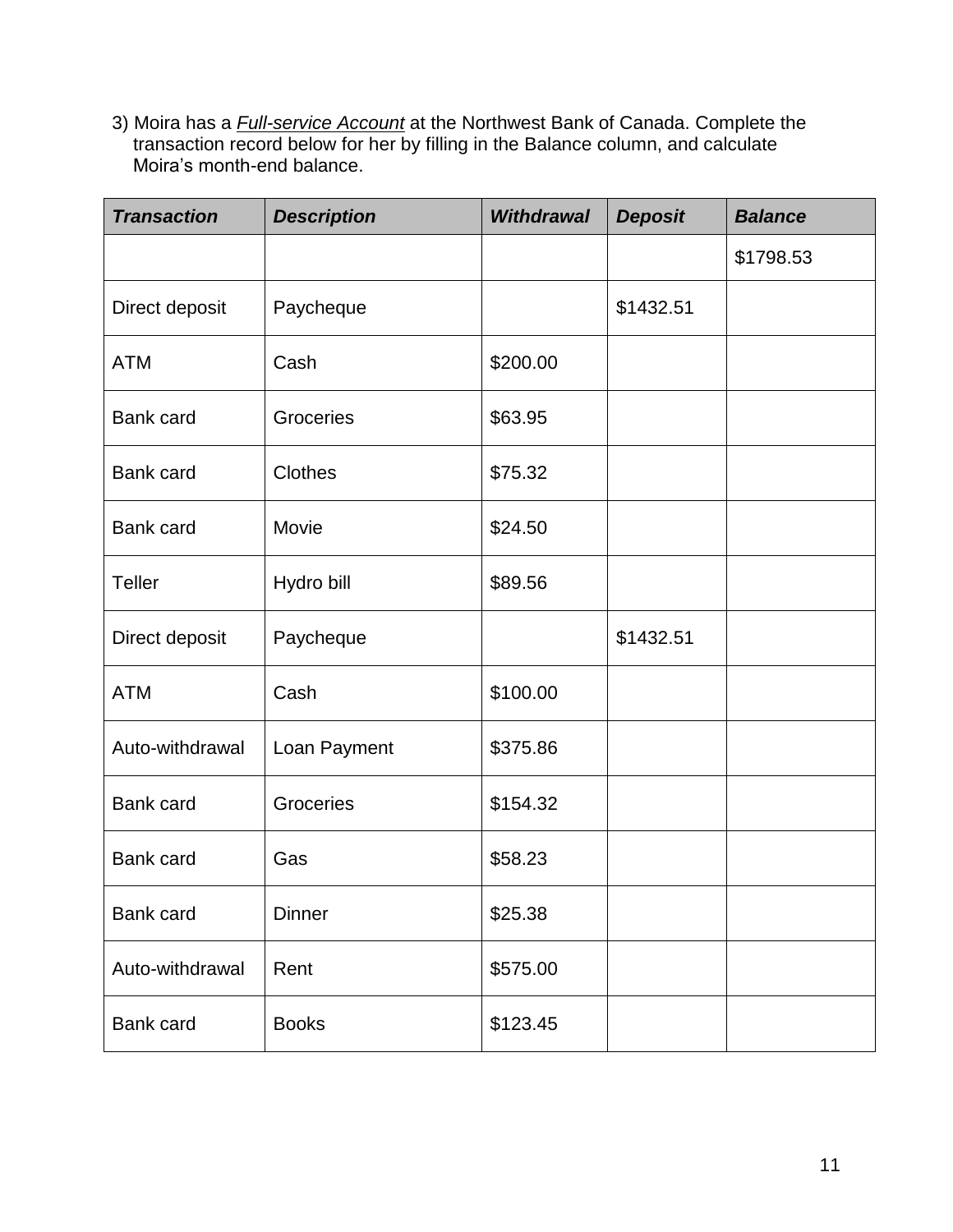4) Lucy has a *Value Account*. She makes the following transactions during a one month period. Fill in the transaction record and calculate her balance at the end of the month. Watch for service charges on her transactions! There are many.

| <b>Transaction</b> | <b>Description</b> | <b>Withdrawal</b> | <b>Deposit</b> | <b>Balance</b> |
|--------------------|--------------------|-------------------|----------------|----------------|
|                    |                    |                   |                | \$4986.54      |
| <b>ATM</b>         | Cash               | \$250.00          |                |                |
| Bank card          | <b>Dinner</b>      | \$25.32           |                |                |
| <b>Bank card</b>   | Groceries          | \$145.93          |                |                |
| Direct deposit     | Paycheque          |                   | \$524.66       |                |
| Bank card          | Movie              | \$12.98           |                |                |
| <b>ATM</b>         | Cash               | \$100.00          |                |                |
| Bank card          | Gas                | \$48.96           |                |                |
| <b>Teller</b>      | <b>Utilities</b>   | \$123.23          |                |                |
| Auto-withdrawal    | Rent               | \$550.00          |                |                |
| Direct deposit     | Paycheque          |                   | \$524.65       |                |
| Bank card          | Groceries          | \$185.24          |                |                |
| <b>ATM</b>         | Cash               | \$100.00          |                |                |
| <b>Teller</b>      | Phone              | \$47.25           |                |                |
| <b>Bank card</b>   | Misc.              | \$12.32           |                |                |
| Bank card          | <b>Dinner</b>      | \$15.88           |                |                |
| <b>ATM</b>         | Cash               | \$200.00          |                |                |
| Bank card          | Prescription       | \$32.54           |                |                |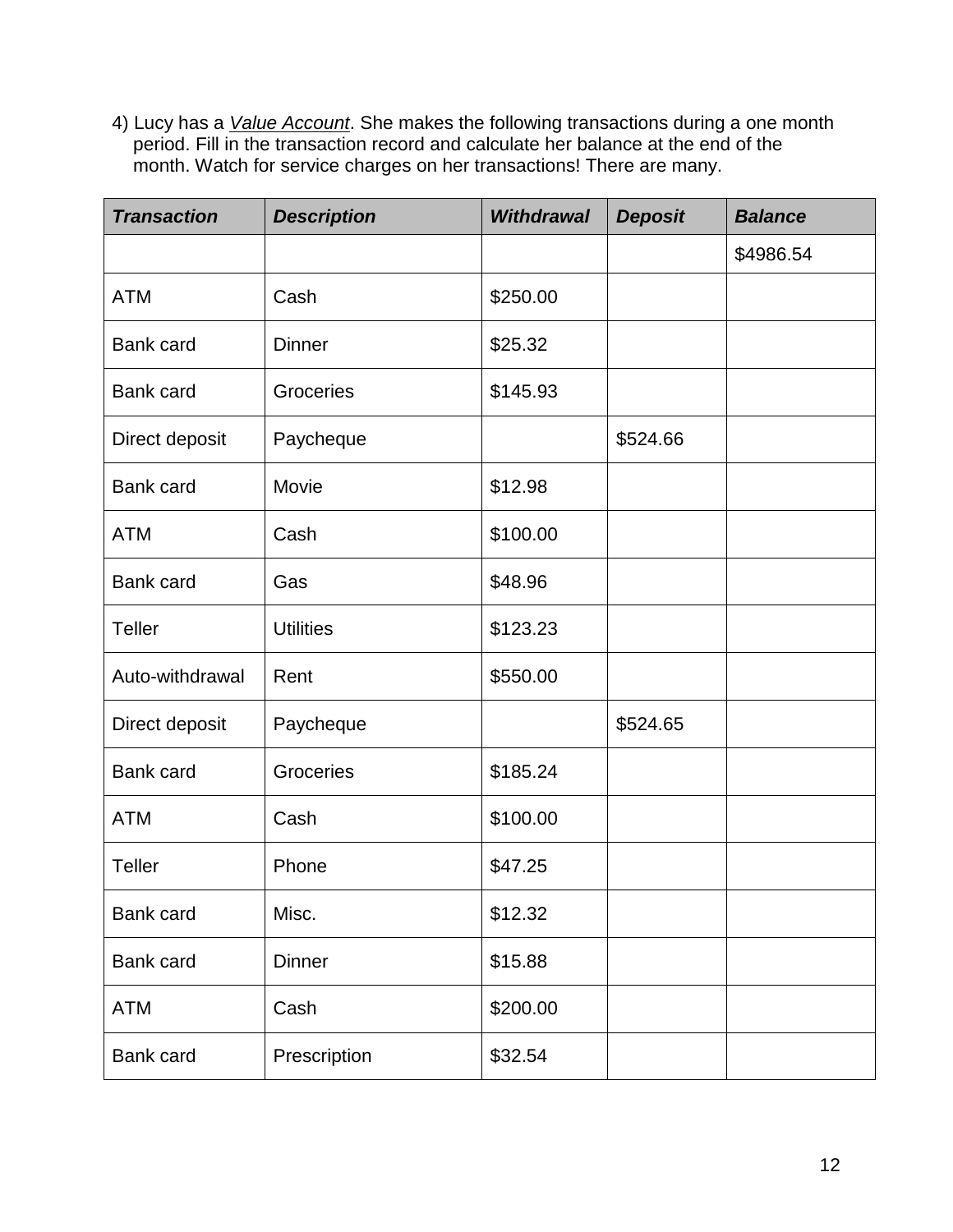# **ATMS AND DEBIT CARDS**

As previously mentioned, many of your banking needs can be done through a banking machine called an **ATM** (automated teller machine). To use an ATM, you will need a bank card – also called a **debit card**.



Debit cards can be used for many different things such as:

- Making withdrawals or deposits or transferring money between your accounts at an ATM at your financial institution
- Paying bills at a branch of your bank or credit union, or through the ATM
- Making purchases at a store, restaurant, or most other places where cash is accepted
- Withdrawing cash at many ATMs worldwide. Remember, there will be extra service charges (fees) if you use an ATM that is not your own bank's, or is in another country
- Accessing your account by phone or online (more on that later)

To use your debit card, you will have to set up a personal identification number or **PIN**. The PIN is a series of numbers that are linked to your debit card. It allows only you to safely have access to your accounts. It is extremely important *NOT* to share your PIN with anyone else. When using a pinpad at a bank or other service, it is also a good practice to cover the pad with your free hand to shield the numbers you are entering in case someone is watching. Financial institutions also recommend that you change your PIN at least once a year, or more often if you think someone saw you enter your code. Most ATMs allow you to change your PIN without having to visit your bank.

There are advantages and disadvantages to using a debit card, like most other choices we make in our lives.

Advantages include

- Debit is more convenient that writing a cheque as all transactions are recorded electronically and it stops forgetful people from writing down a cheque the wrote
- Usually you must also carry ID to write a cheque. This is not the case with a debit card.
- Many places do not take cheques any longer.
- You do not need to carry a lot of cash.
- It is easier to keep track of your spending because once you run out of money in your bank account, you can't pay for anything with debit!

Disadvantages include:

- There may be fees involved if you use your debit card at an ATM that is not your bank's ATM.
- You must be very careful with your debit card and your PIN so that they are not lost or stolen.
- There is a daily limit to how much cash you can withdraw from your account using your debit card at an ATM.

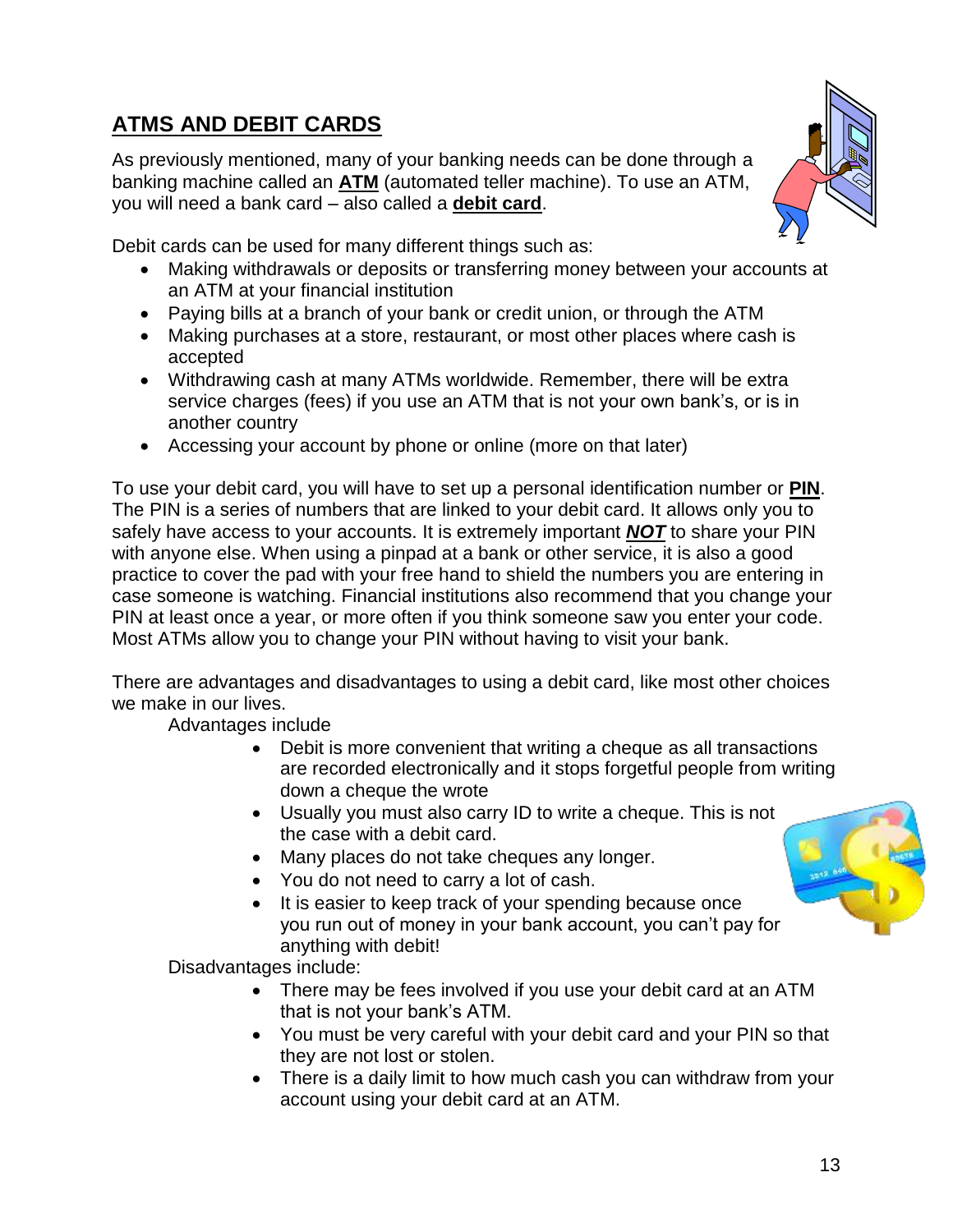# **ASSIGNMENT 3 – ATMS AND DEBIT CARDS**

1) Circle the services that you can do with a debit card.

| pay bills                       | buy items on credit | borrow money                   |
|---------------------------------|---------------------|--------------------------------|
| earn interest                   | with draw money     | buy groceries                  |
| deposit money                   | check balances      | invest in TFSAs                |
| transfer money between accounts |                     | withdraw money when travelling |

#### 2) Circle the advantages of using a debit card.

| no interest charges                  | safer than carting cash           |
|--------------------------------------|-----------------------------------|
| may have fees                        | accepted at most retailers        |
| easy to carry                        | another number I need to remember |
| can be used 24/7                     | can be lost or stolen             |
| easy to get at a bank                | cannot spend more than you have   |
| has a daily limit on cash withdrawal | convenient record keeping         |

#### 3) Circle the disadvantages of using a debit card.

| no interest charges                  | safer than carting cash           |
|--------------------------------------|-----------------------------------|
| may have fees                        | accepted at most retailers        |
| easy to carry                        | another number I need to remember |
| can be used 24/7                     | can be lost or stolen             |
| easy to get at a bank                | cannot spend more than you have   |
| has a daily limit on cash withdrawal | convenient record keeping         |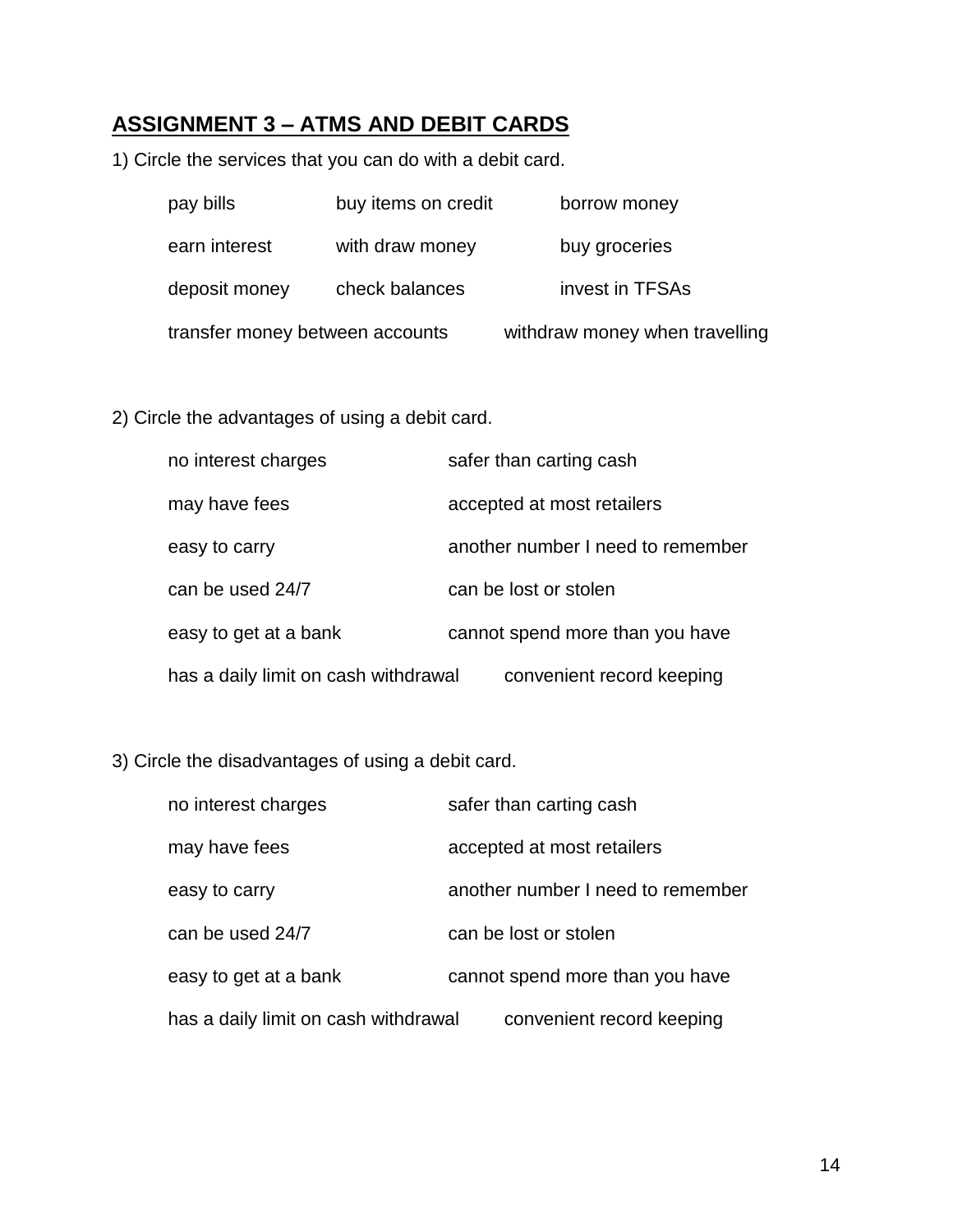### **ONLINE BANKING**

Online banking is exactly what the name states – it's doing your banking through the internet. To access your bank account online, you need to have access to your bank's

secure website, you need your debit card number, and you need a secure password. This secure password is always different from the PIN for your debit card. In fact, while your pin can only be numbers, it is recommended that your password is a combination of letters and numbers.

Online banking gives a person 24/7/365 access to an account. The access can be from anywhere in the world where there is a secure Internet connection. To ensure you have a secure



connection, check the web address: it should read "https:" rather than just "http:" The "s" shows the site is secure. Both this and your secure password help to reduce the chance of fraud and identity theft online.

Many of the things that can be done with your debit card at an ATM can be done through online banking as well. And with online banking, there are even more things that can be done. Online services include:

- monitoring accounts
- paying bills for companies with online payment access
- paying taxes
- transferring money between accounts
- managing investments
- ordering cheques
- ordering foreign currencies
- applying for loans or credit cards
- reporting a lost or stolen debit card



Despite the many things that can be done with online banking, there are some disadvantages. Some people do not own a computer or do not have internet access. Some people have difficulties using a computer, especially elderly people who never grew up with them. Some people still like to have a face-to-face discussion with a teller so they know that their requests are being carried out properly. And finally, many people are worried about fraud and computer safety and distrust the bank's websites.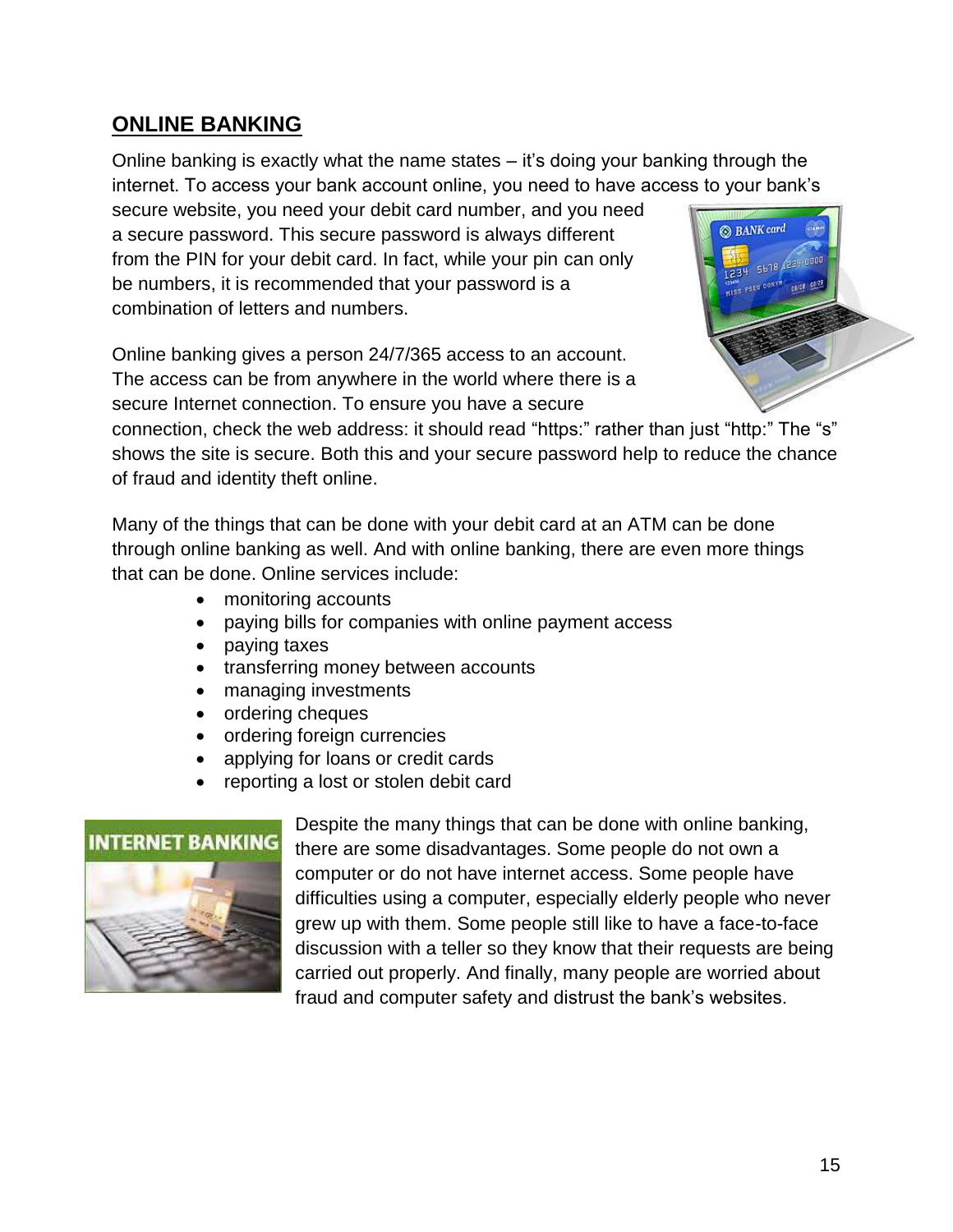## **ASSIGNMENT 4 – ONLINE BANKING**

1) Circle the disadvantages of online banking.

| 24/7/365 access               | unable to deposit or withdraw money |
|-------------------------------|-------------------------------------|
| no waiting in line            | instant access to accounts          |
| save time                     | no in-person customer service       |
| identity theft                | track account transactions          |
| accessible from anywhere      | insecure sites                      |
| difficulties using a computer | online banking is expensive         |

2) Answer true or false to each of the following.

\_\_\_\_\_\_\_\_\_

 $\overline{\phantom{a}}$ 

- a) You need your debit card number and a password to bank online.
- b) It is not safe to use the age or birthday of a family member or part of your address for your password or PIN.
- c) You cannot pay bills with online banking. \_\_\_\_\_\_\_\_\_
- d) Financial institutions use encryption technology to ensue your information when you bank online.
- e) Online banking is safest when you use your home computer.
- f) Bills paid online on the weekend are not processed until the next business day.
- g) It is important to log out each time you have finished your online banking session.
- 3) Identity theft is a problem in Canada. List at least 3 things that you personally can do to help protect against identity theft. If needed, do some brief research online to help you.

\_\_\_\_\_\_\_\_\_\_\_\_\_\_\_\_\_\_\_\_\_\_\_\_\_\_\_\_\_\_\_\_\_\_\_\_\_\_\_\_\_\_\_\_\_\_\_\_\_\_\_\_\_\_\_\_\_\_\_\_\_\_\_\_\_\_\_\_\_

\_\_\_\_\_\_\_\_\_\_\_\_\_\_\_\_\_\_\_\_\_\_\_\_\_\_\_\_\_\_\_\_\_\_\_\_\_\_\_\_\_\_\_\_\_\_\_\_\_\_\_\_\_\_\_\_\_\_\_\_\_\_\_\_\_\_\_\_\_

\_\_\_\_\_\_\_\_\_\_\_\_\_\_\_\_\_\_\_\_\_\_\_\_\_\_\_\_\_\_\_\_\_\_\_\_\_\_\_\_\_\_\_\_\_\_\_\_\_\_\_\_\_\_\_\_\_\_\_\_\_\_\_\_\_\_\_\_\_

\_\_\_\_\_\_\_\_\_\_\_\_\_\_\_\_\_\_\_\_\_\_\_\_\_\_\_\_\_\_\_\_\_\_\_\_\_\_\_\_\_\_\_\_\_\_\_\_\_\_\_\_\_\_\_\_\_\_\_\_\_\_\_\_\_\_\_\_\_

## **ASK YOUR TEACHER FOR THE UNIT QUIZ.**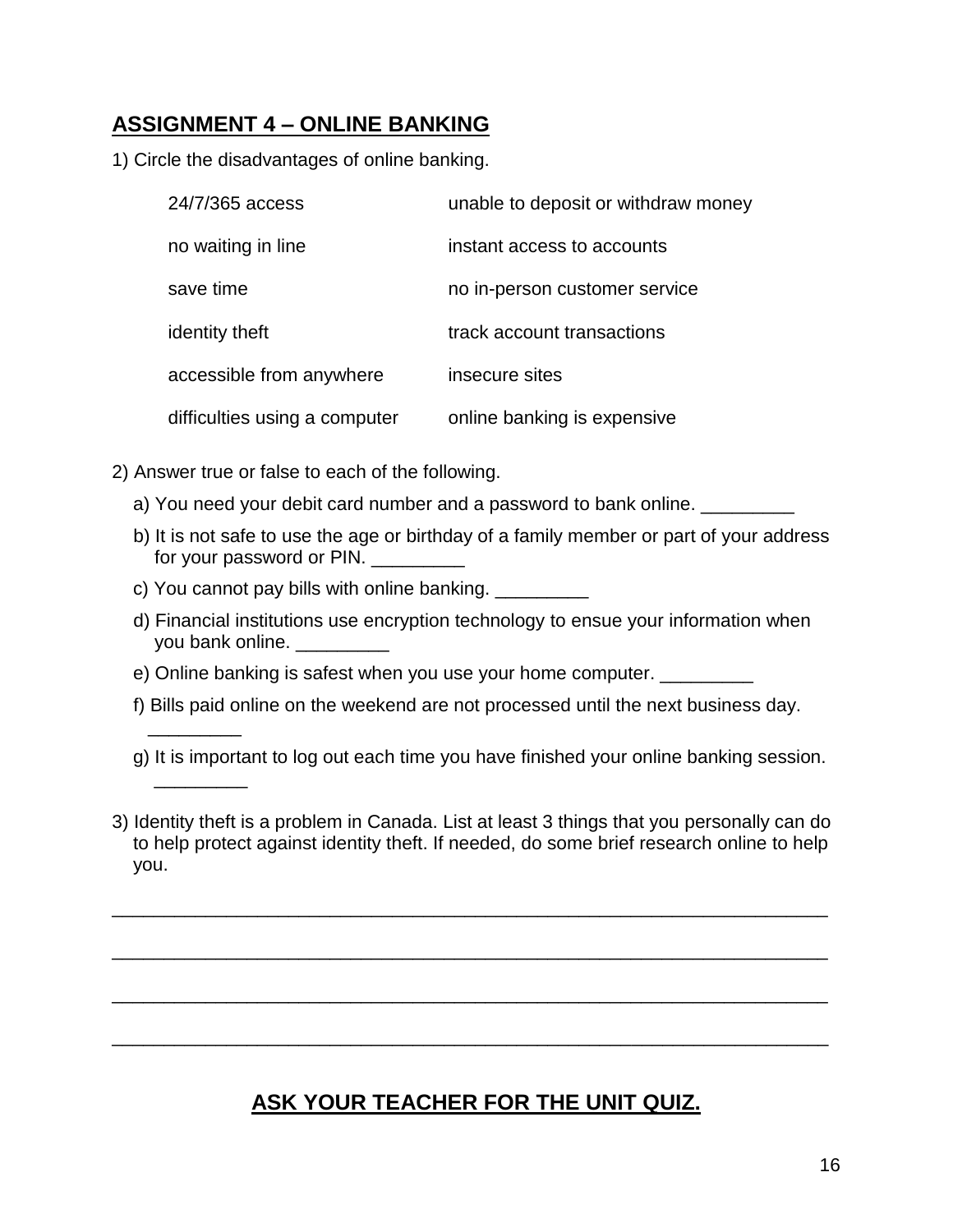## **INCOME AND EXPENSES**

Whether you currently have a job or are looking for one, at some point you will earn your own money and start to pay for things you want or need. Eventually you be living in your own place and have to support yourself with the money you make. This money you earn will be your source of **income**, and the bills you pay will be your **expenses**. A **budget** is a planning tool to help you work with your income and expenses. It is a balanced statement of expected income and expenses.



There are different types of income you will need to consider. Some income is received at set times. This income, **regular income**, includes things like wages, salary, and interest income from certain investments. Other income is called **variable income**. It is income where the amount changes over time and/or it is not received on a regular basis. This includes income like tips, commissions, contract income, piecework, lottery prizes (!) and even gifts of cash like for your birthday.



There are three different types of expenses: fixed expenses, variable expenses, and unexpected expenses. **Fixed expenses** are exactly what the name implies; they are predictable and do not change from month to month in amount or timing. Things like loan payments, rent or a car payment are examples of fixed expenses. **Variable expenses**, such as groceries, gas, eating out, entertainment, or gifts, are costs that change from one month to the next. **Unexpected expenses** are hard to predict and often are things that

you must pay for even if you have not budgeted for them. An emergency car repair or vet bill for your cat could be classed as unexpected expenses. One expense not listed is a utility bill. This could either be a fixed or variable expense depending how the account is set up. Many people have chosen a regular monthly payment so when it is cold in the winter, their gas or hydro bill does not cost any more than in the summer when usage is much lower and costs are less. It makes budgeting mush easier!

Many of these expenses could be classed as **recurring expenses** in that they happen over and over. Sometimes they are fixed expenses but other times they are variable expenses.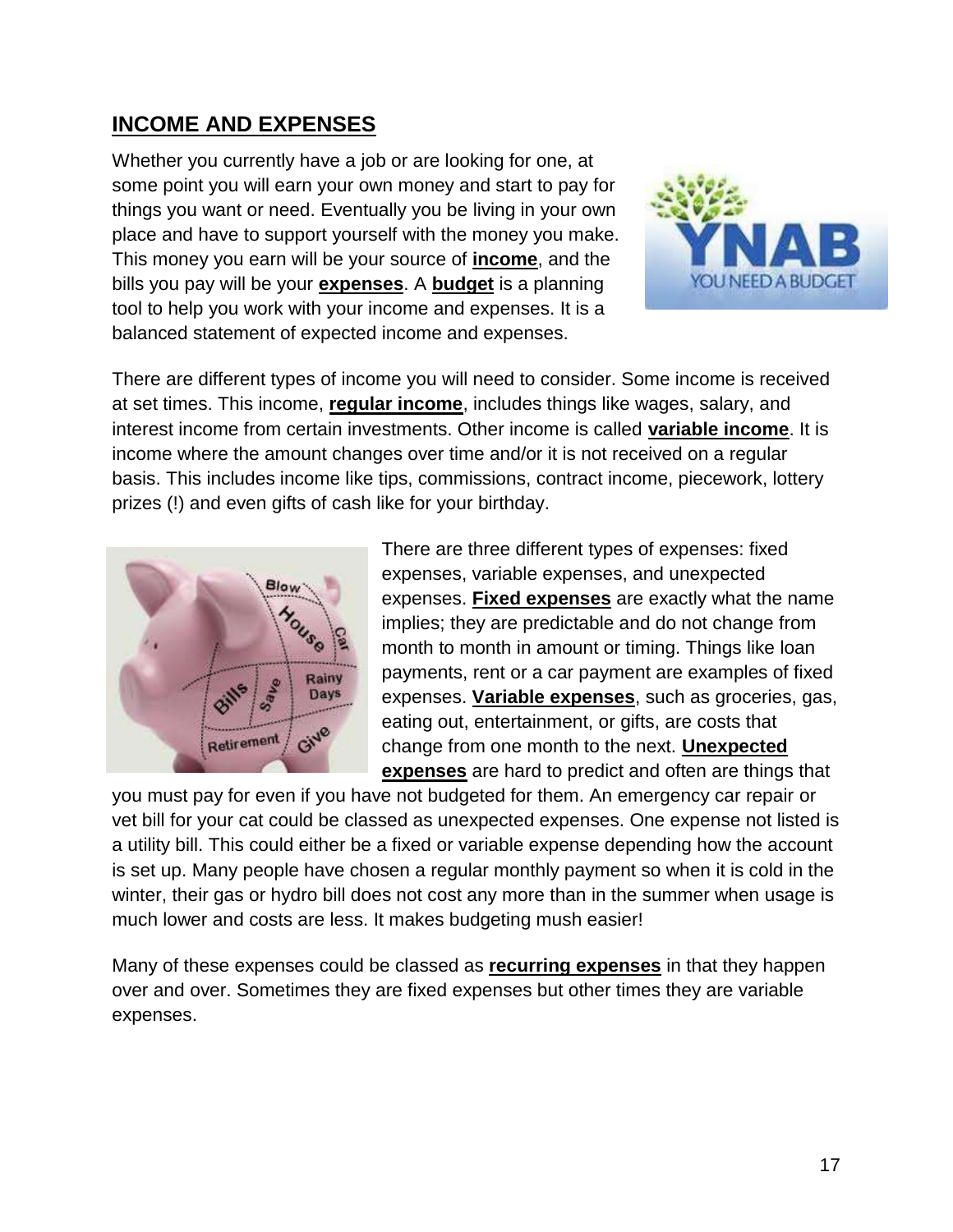## **ASSIGNMENT 5 – INCOME AND EXPENSES**

1) Classify the following types of income as regular or variable, and explain your reason.

| <b>Item</b>                 | <b>Classification</b> | <b>Reason</b> |
|-----------------------------|-----------------------|---------------|
| Monthly paycheque           |                       |               |
| Tax refund                  |                       |               |
| <b>Tips</b>                 |                       |               |
| Christmas money             |                       |               |
| <b>Babysitting earnings</b> |                       |               |
| Investment interest         |                       |               |

2) Classify the following expenses as fixed, variable, or unexpected and explain your reason. For any that are recurring, add that too.

| <b>Item</b>             | <b>Classification</b> | <b>Reason</b> |
|-------------------------|-----------------------|---------------|
| Rent                    |                       |               |
| New coat                |                       |               |
| Loan payment            |                       |               |
| Groceries               |                       |               |
| Car repairs             |                       |               |
| <b>Restaurant meals</b> |                       |               |
| Replace iPod            |                       |               |
| Vehicle insurance       |                       |               |
| Gym membership          |                       |               |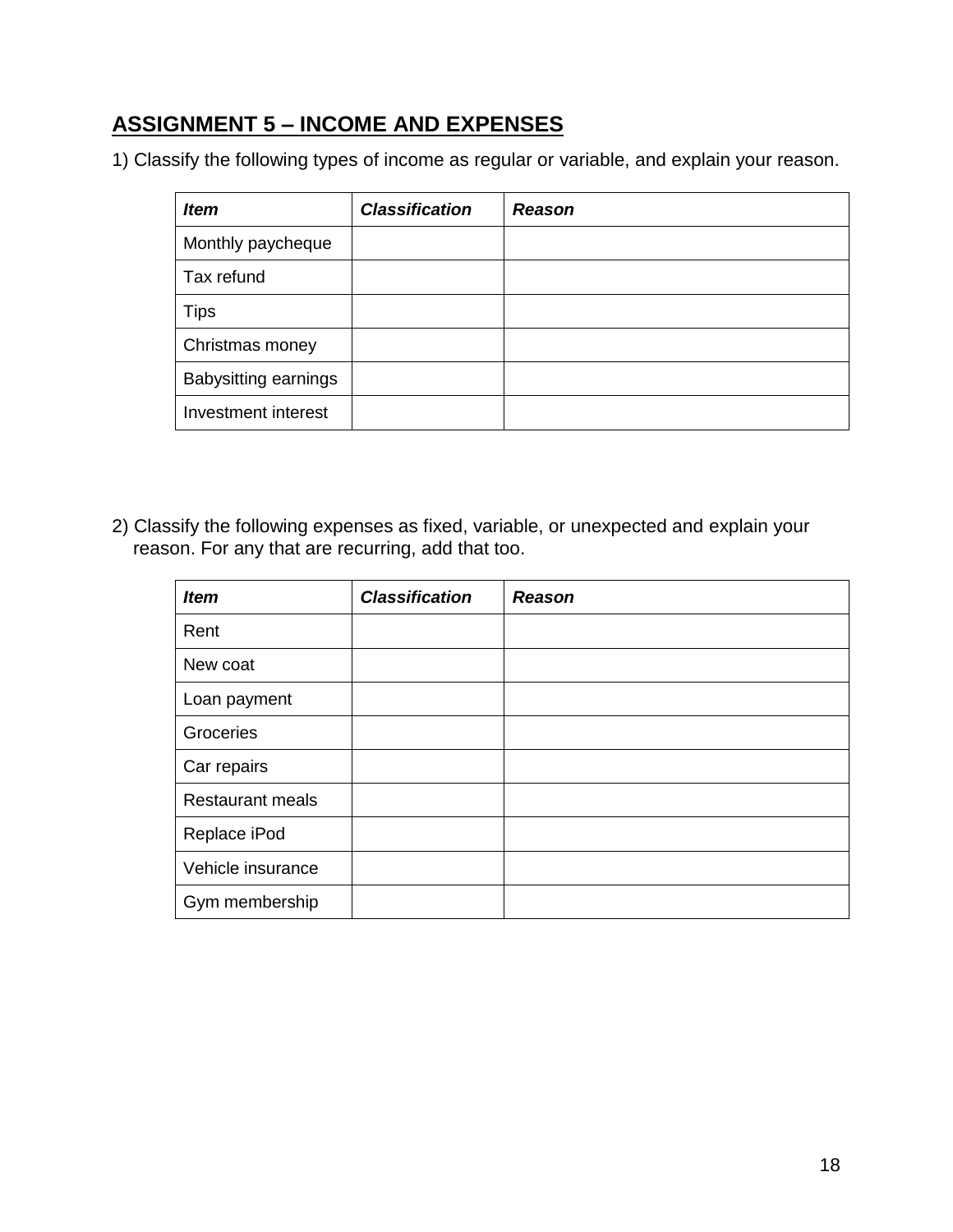3) Barb has the following income and expenses for the month of July. Identify which are income and which are expenses.

| Paycheque                | \$375.00 |
|--------------------------|----------|
| Gas for car              | \$67.95  |
| Car loan payment         | \$195.00 |
| New jeans                | \$85.00  |
| Restaurant meal          | \$27.49  |
| <b>Babysitting Money</b> | \$75.00  |
| Paycheque                | \$375.00 |
| Cell phone bill          | \$52.46  |
| Room and Board           | \$200.00 |
| Birthday present for Mom | \$65.00  |
| Charitable donation      | \$25.00  |
| Car insurance            | \$98.76  |

| <b>Barb's Monthly Income and Expenses</b> |          |  |
|-------------------------------------------|----------|--|
| Income                                    | Expenses |  |
|                                           |          |  |
|                                           |          |  |
|                                           |          |  |
|                                           |          |  |
|                                           |          |  |
|                                           |          |  |
|                                           |          |  |
|                                           |          |  |
|                                           |          |  |
|                                           |          |  |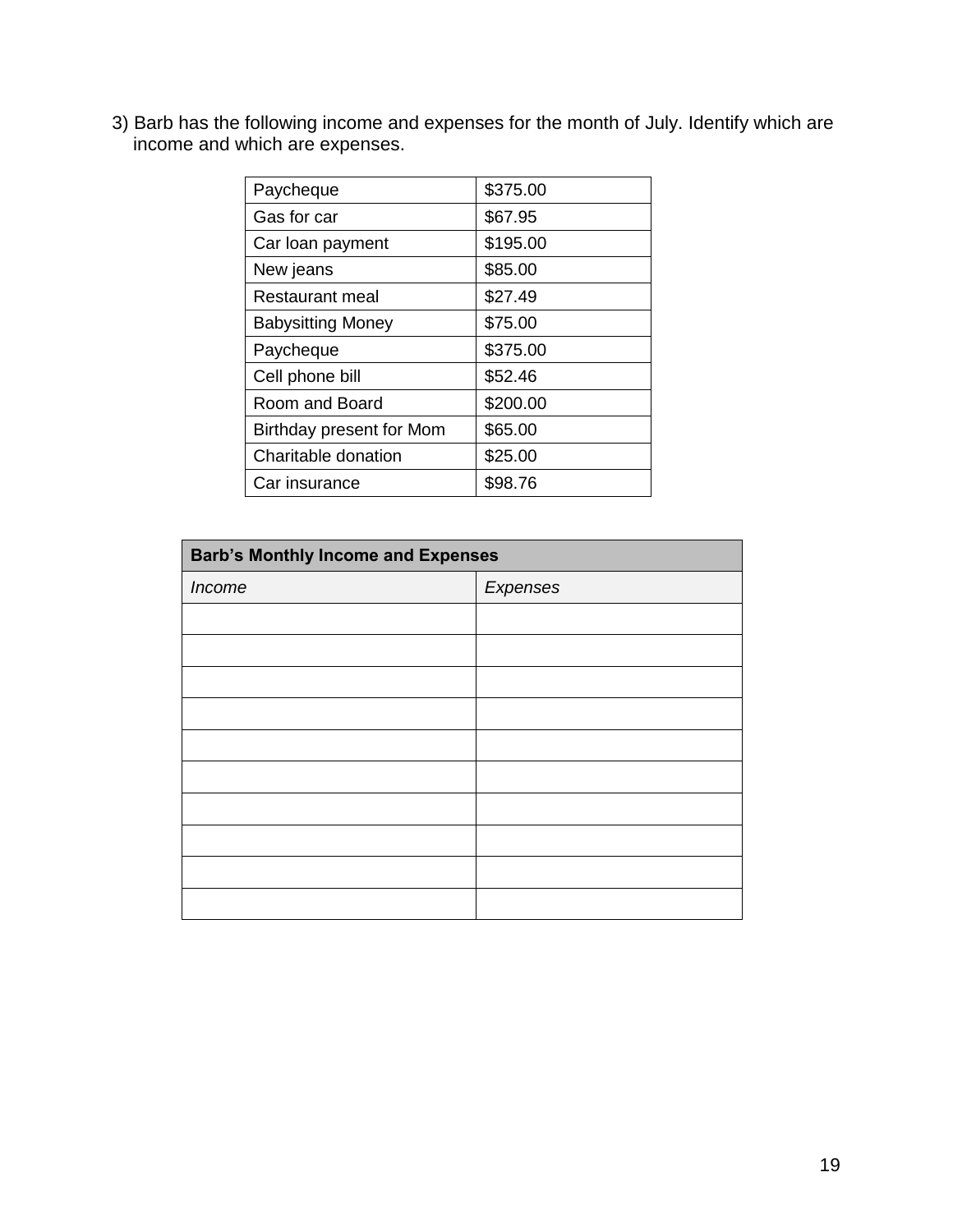#### **SAVINGS**

So far, we have not looked at how the income and expenses match each other within a month. Many people want to save some money for a rainy day, or for a special purchase. To do this, you must set aside a certain amount of your income as savings each month in order to reach your goal.

Example 1: Jenny wants to save for a summer holiday in July. She has carefully itemized her expenses in the table on the right. Her monthly income is \$2275.00. How much can Jenny save this month?

Solution: Add up Jenny's expenses and subtract this amount from her income. The extra is her savings.

| Rent              | \$775.00 |
|-------------------|----------|
| <b>Utilities</b>  | \$175.00 |
| Car Insurance     | \$123.00 |
| Car Loan          | \$342.00 |
| <b>Cell Phone</b> | \$42.00  |
| Groceries         | \$225.00 |
| Gas               | \$90.00  |
| Entertainment     | \$75.00  |
| Miscellaneous     | \$50.00  |

Jenny's expenses are:  $$775 + $175 + $123 + $342 + $42 + $225 + $90 + $75 + $50 = $1897$ Jenny's savings = \$2275 - \$1897 = \$378

Example 2: Keenan's budgeted income and expenses are shown below. He wants to buy a new car in 12 months. Assuming Keenan saves any extra income that her has, how much money will he have for that new car in a year?

| <i>Income</i>            |          | Expenses         |          |  |
|--------------------------|----------|------------------|----------|--|
| Paycheque (semi-monthly) | \$675.00 | Rent             | \$525.00 |  |
| Tutoring                 | \$310.00 | <b>Utilities</b> | \$150.00 |  |
| Paycheque (semi-monthly) | \$675.00 | Car Insurance    | \$123.00 |  |
|                          |          | Gas              | \$75.00  |  |
|                          |          | Groceries        | \$185.00 |  |
|                          |          | Cell phone       | \$50.00  |  |
|                          |          | Entertainment    | \$50.00  |  |
|                          |          | Gym membership   | \$25.00  |  |
|                          |          | Miscellaneous    | \$30.00  |  |

Solution: Add up Keenan's expenses and subtract this amount from his income. The extra is his savings. Multiply this amount by 12 months.

Keenan's income is: \$675 + \$310 + 675 = \$1660

Keenan's expenses are:

 $$525 + $150 + $123 + $75 + $185 + $50 + $25 + $30 = $1213$ 

Keenan's monthly savings =  $$1660 - $1213 = $447$ 

Keenan's yearly savings are: \$447 × 12 = \$**5364.00**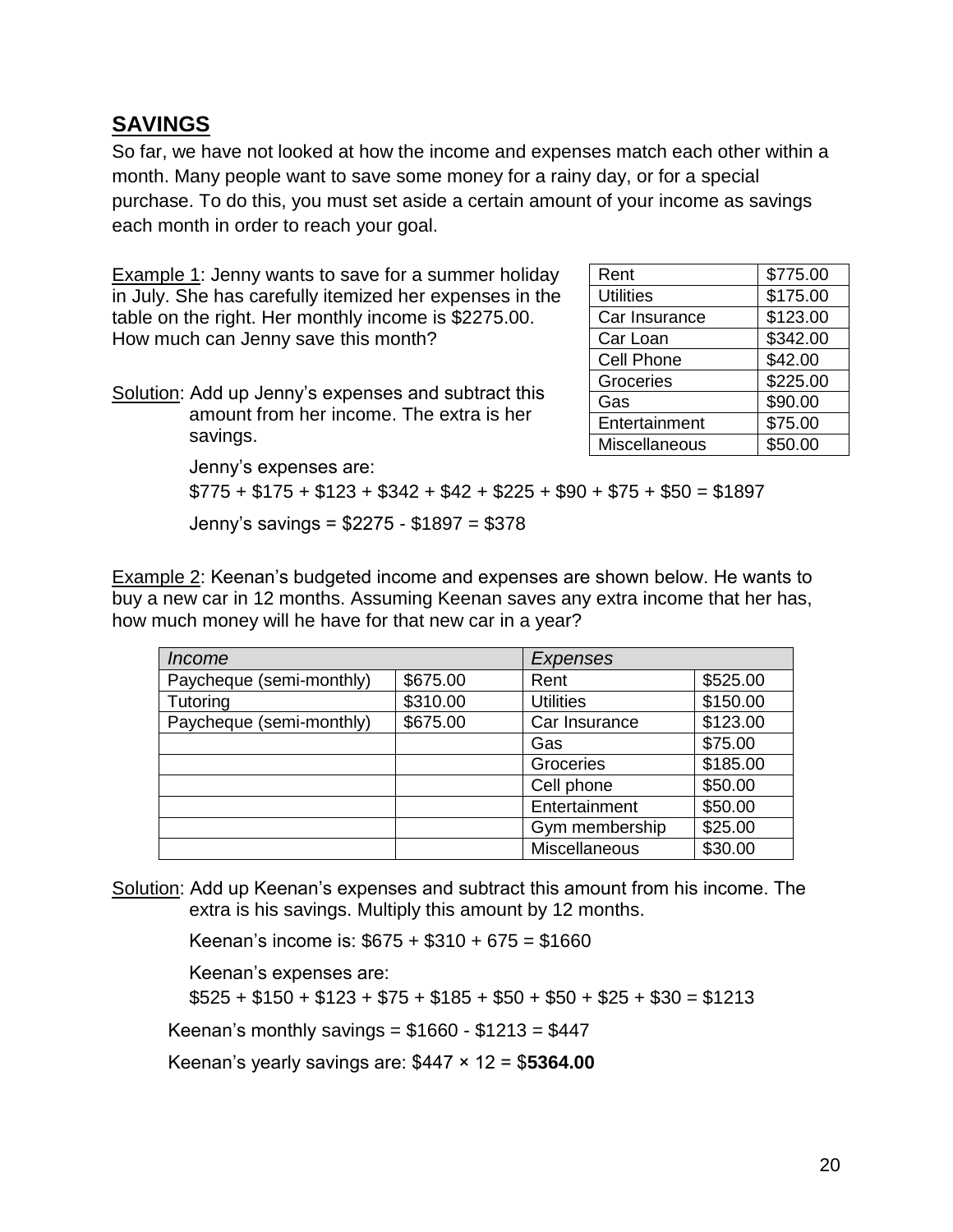## **ASSIGNMENT 6 - SAVINGS**

1) Terry has made a list of her expenses and income for a month. She has an unexpected vet bill for her dog that costs \$267.45. Does she have enough income to cover this bill?

| <i>Income</i>      |          | Expenses           |          |
|--------------------|----------|--------------------|----------|
| Paycheque (week 1) | \$450.00 | Rent               | \$750.00 |
| Paycheque (week 2) | \$450.00 | Groceries          | \$235.00 |
| Paycheque (week 3) | \$450.00 | Renter's insurance | \$82.00  |
| Paycheque (week 4) | \$450.00 | Clothing           | \$75.00  |
|                    |          | Entertainment      | \$85.00  |
|                    |          | <b>Utilities</b>   | \$105.00 |
|                    |          | Transportation     | \$250.00 |

2) JD has made the following list of his income and expenses for one month.

| <i>Income</i>            |          | <b>Expenses</b> |          |
|--------------------------|----------|-----------------|----------|
| Paycheque (semi-monthly) | \$425.00 | Rent            | \$425.00 |
| <b>Tips</b>              | \$180.00 | Loan payment    | \$90.00  |
| Yard and house work      | \$145.00 | Transportation  | \$175.00 |
| Tutoring                 | \$125.00 | Clothing        | \$75.00  |
| Paycheque (semi-monthly) | \$425.00 | Groceries       | \$185.00 |
|                          |          | Cell phone      | \$35.00  |
|                          |          | Entertainment   | \$55.00  |
|                          |          | Miscellaneous   | \$25.00  |

a) How much will JD be able to save each month?

b) After 6 months, JD wants to buy a big screen TV that costs \$1200. Will he have enough money saved to do this?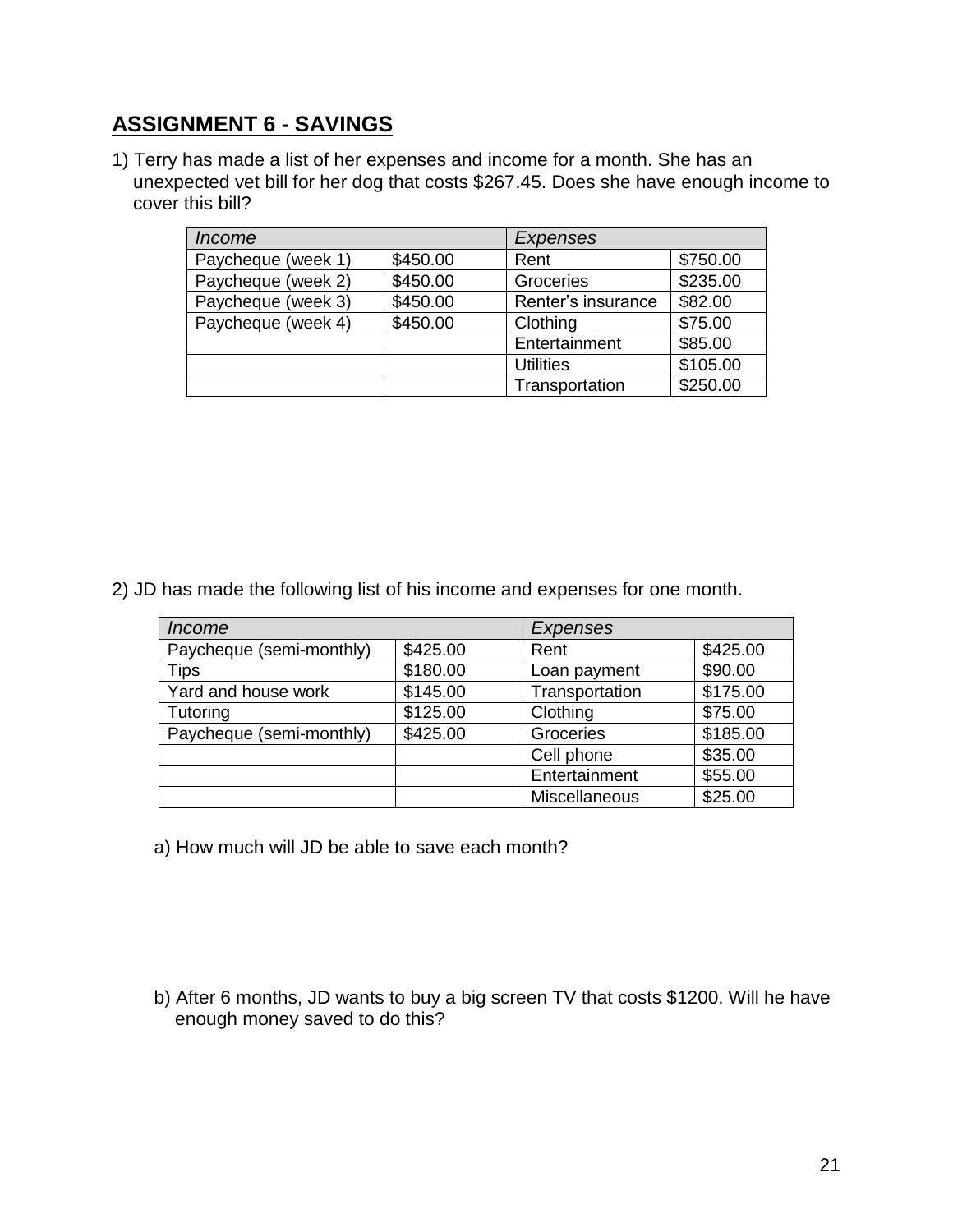3) Gavin has the following monthly income and expenses. Any extra income is put into his savings.

| Income                   |           | Expenses             |          |
|--------------------------|-----------|----------------------|----------|
| Paycheque (semi-monthly) | \$1167.48 | Rent                 | \$725.00 |
| Paycheque (semi-monthly) | \$1167.48 | <b>Utilities</b>     | \$150.00 |
|                          |           | Loan payment         | \$155.00 |
|                          |           | Renter's insurance   | \$35.00  |
|                          |           | Groceries            | \$285.00 |
|                          |           | Transportation       | \$235.00 |
|                          |           | Entertainment        | \$100.00 |
|                          |           | Clothing             | \$100.00 |
|                          |           | Charitable donation  | \$50.00  |
|                          |           | <b>Miscellaneous</b> | \$50.00  |
| <b>TOTAL</b>             |           | <b>TOTAL</b>         |          |

After 4 months, Gavin wants to buy a new bike that costs \$1600. Will he have enough saved to pay cash?

4) Sylvia regularly saves \$150.00 per month since she began working 10 months ago. She is planning a trip in 8 months that will cost her \$2900. How much more than \$150.00 must she save for each of the remaining 8 months so that she will have enough money for her trip?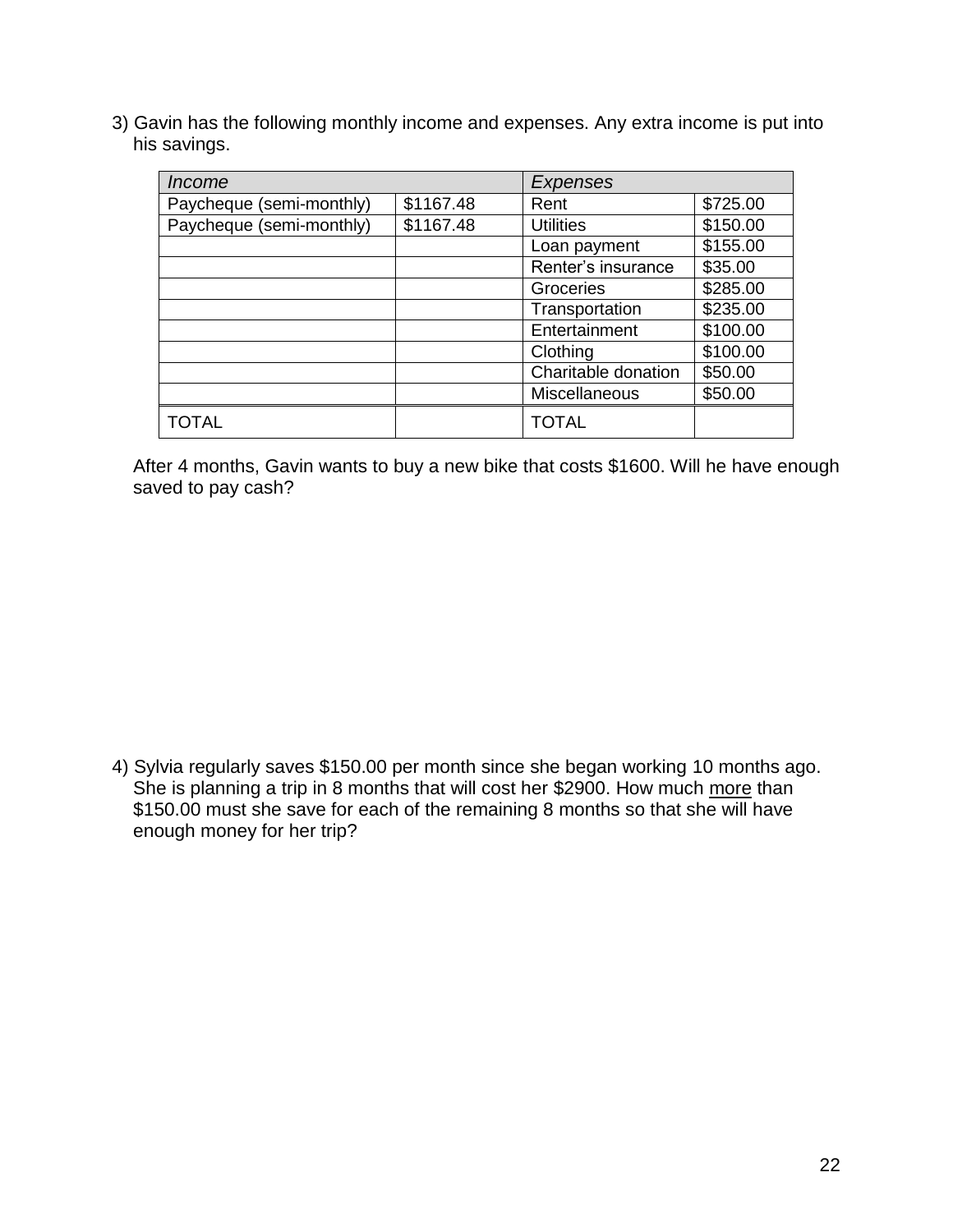## **CREATING A BUDGET**

So far in this unit, we have looked at classifying expenses and income. Now it is time to figure out what to do with the expenses and income in order to create a budget. Remember that a **budget** is a balanced statement of expected income and expenses.

In order to create a personal budget that is accurate, you need to have a valid idea of your total income and expenses. It is necessary to keep track of these for a few months in order to estimate what you will spend and in the future. Looking at your financial transactions on a bank statement or online is a good way to do this. Saving receipts can also help you track your spending.

Because a budget is just a plan for the future, it is truly just an estimate because you cannot know exactly what your expenses will be in the future – remember those unexpected expenses that come up? *It is a good idea to underestimate your income and overestimate your expenses to make sure that you can cover your bills.*

If your income is greater than your expenses in a given month, you have a **surplus**. If this is the case, in your budget, classify the extra money as "Savings" or something else that is reasonable. Budgets always balance so there cannot be "money leftover!"

On the other hand, if your expenses are more than your income, you have a **deficit**. If this happens, you need to adjust your spending to reduce your expenses in some area so your budget will balance. If you have savings, you could also transfer some money into your budget as income from your savings to balance your budget, but his is a last resort for unexpected, irregular expenses.

When preparing your budget, first break down your expenses into categories that can include several transactions. Examples are like the ones you have previously worked with: food/groceries, transportation, entertainment, clothes, utilities, etc. Other categories may only have one transaction, like rent or loan payment, but are necessary to include.

Once you have your expense categories, find the monthly average for all the variable expenses. Fixed expenses will remain the same every month and are easier to identify. Once the monthly averages are found, bump these up to a round number (one with zeros) so you are overestimating what you might spend. This gives a little bit of extra budget room in case your expenses are a bit higher than predicted.

The same process should be done with any variable income.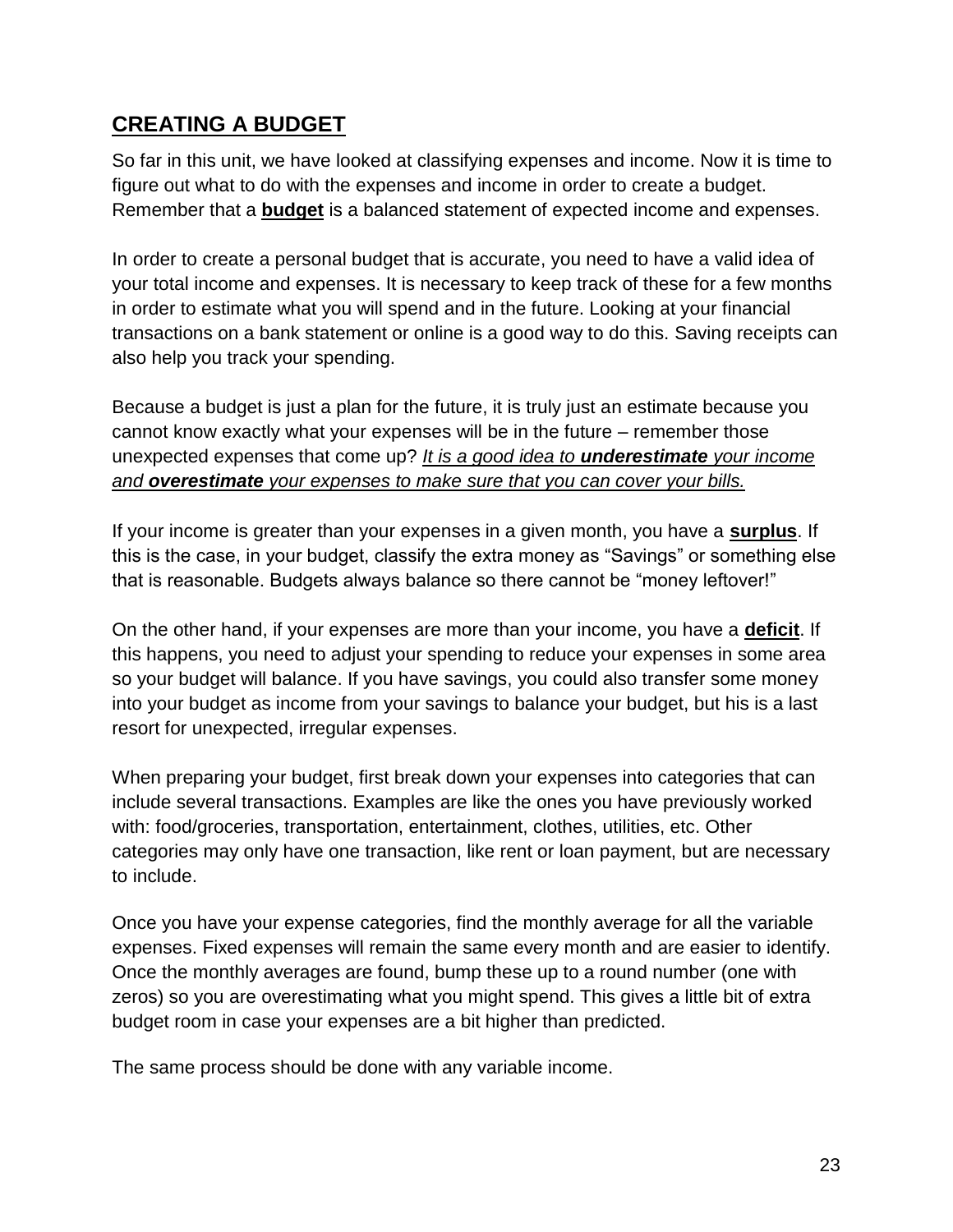Example 1: Alisha wants to set up a budget and has kept track of her expenses for the last 4 months. Using the information in the chart below, calculate Alisha's average monthly expenses for each category.

| <i>Item</i>          | <b>March</b> | <b>April</b> | <b>May</b> | <b>June</b> | <b>July</b> |
|----------------------|--------------|--------------|------------|-------------|-------------|
| Rent                 | \$525.00     | \$525.00     | \$525.00   | \$525.00    | \$525.00    |
| <b>Utilities</b>     | \$150.00     | \$125.00     | \$155.00   | \$150.00    | \$175.00    |
| Cell phone           | \$42.50      | \$42.50      | \$42.50    | \$42.50     | \$42.50     |
| Groceries            | \$265.00     | \$290.00     | \$195.00   | \$220.00    | \$200.00    |
| Car payment          | \$155.00     | \$155.00     | \$155.00   | \$155.00    | \$155.00    |
| Gas                  | \$85.00      | \$130.00     | \$105.00   | \$105.00    | \$165.00    |
| Car insurance        | \$125.00     | \$125.00     | \$125.00   | \$125.00    | \$125.00    |
| Renter's insurance   | \$89.00      | \$89.00      | \$89.00    | \$89.00     | \$89.00     |
| Clothing             | \$225.00     | \$0.00       | \$58.00    | \$167.00    | \$115.00    |
| Entertainment        | \$85.00      | \$55.00      | \$250.00   | \$105.00    | \$275.00    |
| <b>Miscellaneous</b> | \$45.00      | \$77.00      | \$39.00    | \$105.00    | \$50.00     |

Solution: For each variable expense category, calculate the average by adding up the amounts and dividing by 5 months.

Fixed expenses are Rent, Cell phone, Car payment, Car insurance, and Renter's insurance. These have values that do not change each month.

Variable expenses are as follows:

Utilities: \$150.00 + \$125.00 + \$155.00 + \$150.00 + \$175.00= \$755.00 ÷ 5 = **\$151.00** Groceries: \$265.00 + \$290.00 + \$195.00 + \$220.00 + \$200.00 = 1170.00 ÷ 5 = **\$234.00** Gas: \$85.00 + \$130.00 + \$105.00 + \$105.00 + \$165.00 = 590.00 ÷ 5 = **\$118.00** Clothing: \$225.00 + \$0.00 + \$58.00 + \$167.00 + \$115.00 = 565.00 ÷ 5 = **\$113.00** Entertainment: \$85.00 + \$55.00 + \$250.00 + \$105.00 + \$275.00 = 770.00 ÷ 5 = **\$154.00** Miscellaneous: \$45.00 + \$77.00 + \$39.00 + \$105.00 + \$50.00 = 316.00 ÷ 5 = **\$63.20**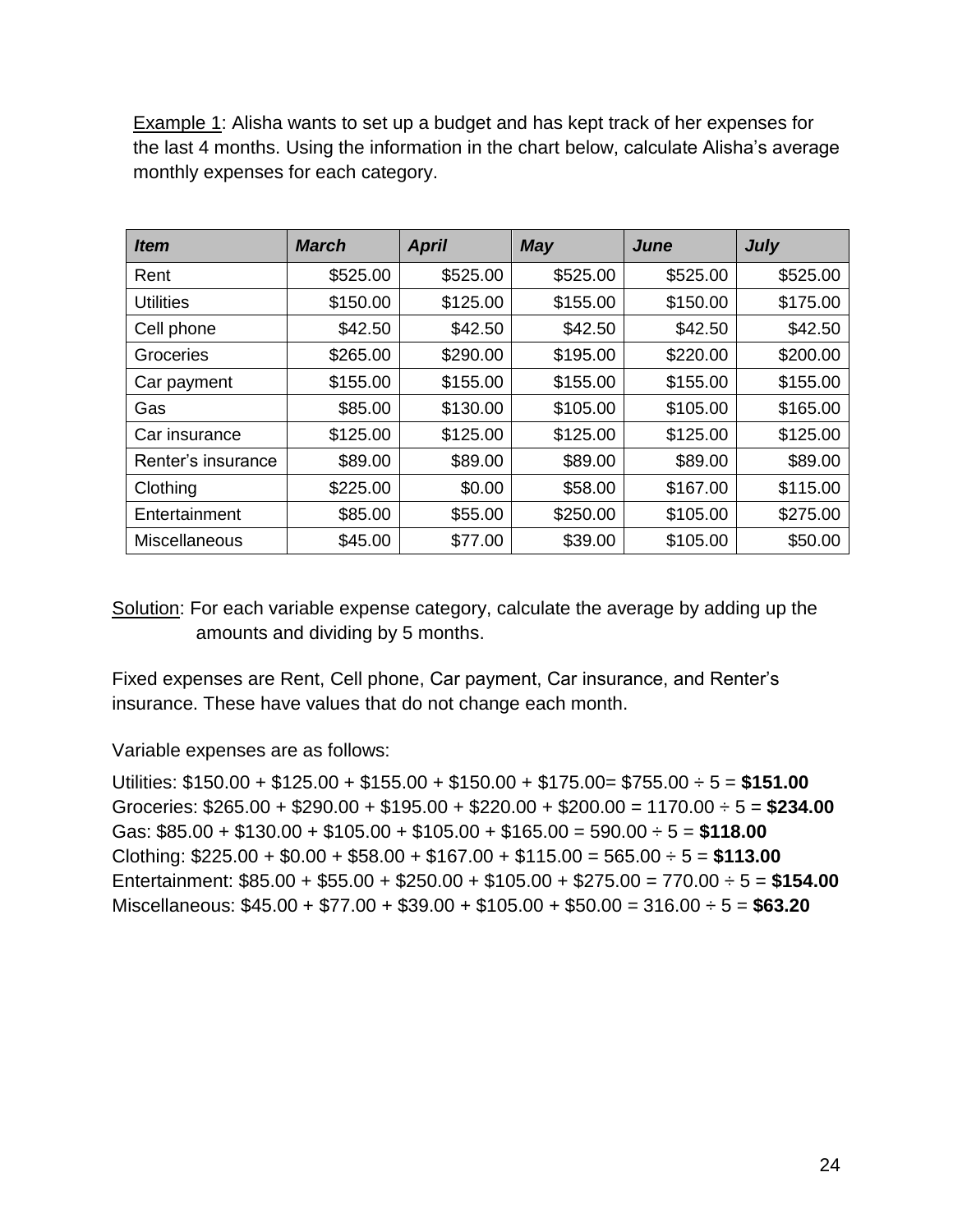- Example 2: Based on Alisha's average monthly expenses, calculated in the example on the preceding page, and her salary of \$2067.45 per month, create a realistic budget for Alisha.
- Solution: To create a realistic budget for Alisha, *overestimate her variable expenses and underestimate her salary*. Fixed expenses remain the same.

| Fixed expenses are as follows: | Variable expenses are as follows: |
|--------------------------------|-----------------------------------|
| Rent: \$525.00                 | <b>Utilities: \$151.00</b>        |
| Cell phone: \$42.50            | <b>Groceries: \$234.00</b>        |
| Car payment: \$155.00          | Gas: \$118.00                     |
| Car insurance: \$125.00        | Clothing: \$113.00                |
| Renter's insurance: \$89.00    | Entertainment: \$154.00           |
|                                | Miscellaneous: \$63.20            |

Complete a chart as shown to **overestimate expenses** and **underestimate salary**, and calculate Alisha's total income and expenses.

| <b>Alisha's Monthly Budget</b> |           |                    |           |
|--------------------------------|-----------|--------------------|-----------|
| Income                         |           | Expenses           |           |
| Paycheque (semi-monthly)       | \$2000.00 | Rent               | \$525.00  |
|                                |           | <b>Utilities</b>   | \$155.00  |
|                                |           | Cell phone         | \$42.50   |
|                                |           | Groceries          | \$250.00  |
|                                |           | Car payment        | \$155.00  |
|                                |           | Gas                | \$125.00  |
|                                |           | Car insurance      | \$125.00  |
|                                |           | Renter's insurance | \$89.00   |
|                                |           | Clothing           | \$120.00  |
|                                |           | Entertainment      | \$175.00  |
|                                |           | Miscellaneous      | \$75.00   |
| <b>Total income</b>            | \$2000.00 | Total expenses     | \$1836.50 |

Because Alisha's income is greater than her expenses, she has a surplus in her budget.

Surplus = \$2000 - \$1836.50 = \$163.50

Alisha can put this money in her savings.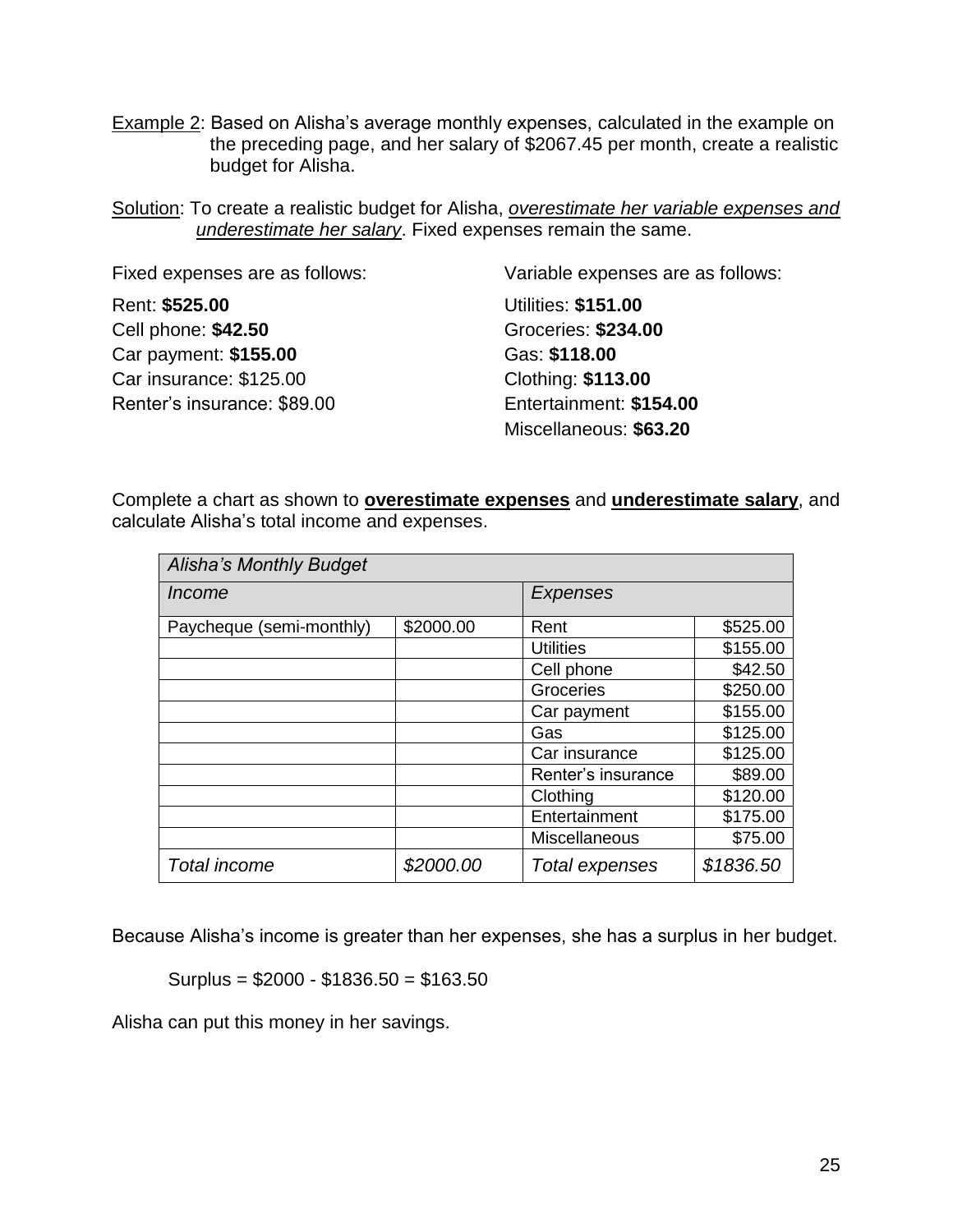## **ASSIGNMENT 7 – CREATING A BUDGET**

1) Tara and Donny want to create a budget to help control their spending. They have kept track of their expenses for the last 4 months as shown below.

| ltem                 | <b>March</b> | <b>April</b> | <b>May</b> | June      |
|----------------------|--------------|--------------|------------|-----------|
| Mortgage             | \$1550.00    | \$1550.00    | \$1550.00  | \$1550.00 |
| <b>Utilities</b>     | \$175.00     | \$175.00     | \$175.00   | \$175.00  |
| Cell phone           | \$95.00      | \$95.00      | \$95.00    | \$95.00   |
| Groceries            | \$365.00     | \$290.00     | \$325.00   | \$450.00  |
| Gas                  | \$150.00     | \$200.00     | \$165.00   | \$175.00  |
| Car insurance        | \$135.00     | \$135.00     | \$135.00   | \$135.00  |
| Car payment          | \$355.00     | \$355.00     | \$355.00   | \$355.00  |
| Home insurance       | \$133.00     | \$133.00     | \$133.00   | \$133.00  |
| Restaurant meals     | \$145.00     | \$65.00      | \$80.00    | \$120.00  |
| Holiday saving       | \$85.00      | \$55.00      | \$150.00   | \$105.00  |
| Clothing             | \$425.00     | \$375.00     | \$0.00     | \$90.00   |
| Entertainment        | \$100.00     | \$150.00     | \$75.00    | \$125.00  |
| Veterinarian bills   | \$75.00      | \$0.00       | \$125.00   | \$100     |
| <b>Miscellaneous</b> | \$125.00     | 75.00        | \$100.00   | \$175.00  |

Calculate their average monthly expense for each category.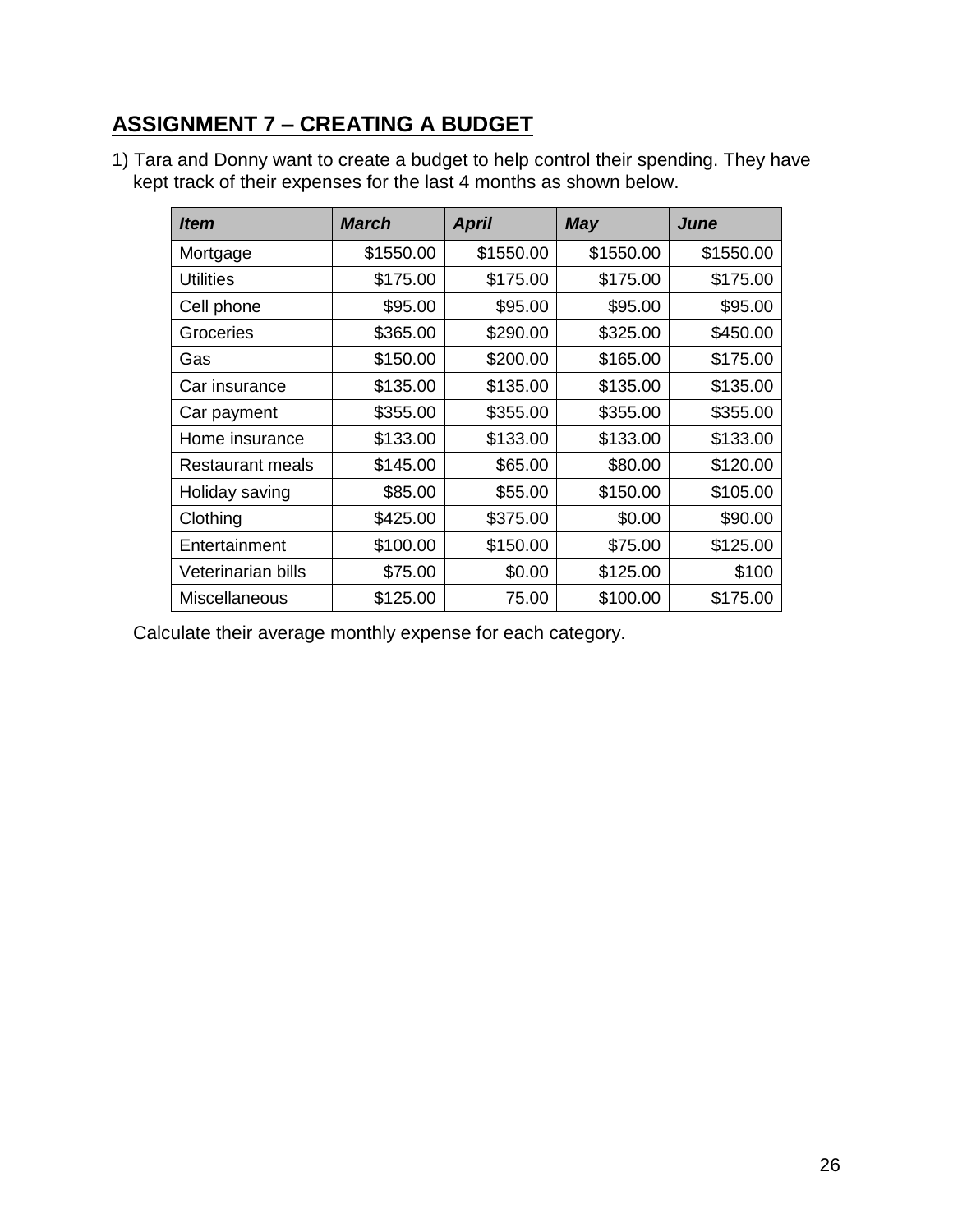2) Mun He has kept track of her finances over the last 4 months. Her average income and expenses are shown in the chart below.

| <b>Mun He's Monthly Income and Expenses</b> |           |                  |          |
|---------------------------------------------|-----------|------------------|----------|
| <i>Income</i>                               |           | Expenses         |          |
| Monthly Paycheque                           | \$1800.00 | Rent             | \$650.00 |
| <b>Tips</b>                                 | \$165.00  | <b>Utilities</b> | \$125.00 |
|                                             |           | Groceries        | \$250.00 |
|                                             |           | Transportation   | \$125.00 |
|                                             |           | Entertainment    | \$225.00 |
|                                             |           | Miscellaneous    | \$425.00 |

a) Create a budget for Mun He. **Overestimate her expenses** to allow for unexpected occurrences. If there is a surplus, enter it as Savings. Use the chart below.

| <b>Mun He's Budget</b> |  |                       |  |
|------------------------|--|-----------------------|--|
| <i>Income</i>          |  | <b>Expenses</b>       |  |
| Monthly Paycheque      |  | Rent                  |  |
| <b>Tips</b>            |  | <b>Utilities</b>      |  |
|                        |  | Groceries             |  |
|                        |  | Transportation        |  |
|                        |  | Entertainment         |  |
|                        |  | Miscellaneous         |  |
|                        |  | Savings?              |  |
| Total income           |  | <b>Total expenses</b> |  |

b) Mun He wants to buy a new big screen TV in 6 months. If costs \$1099.99. will she have enough money saved at that time?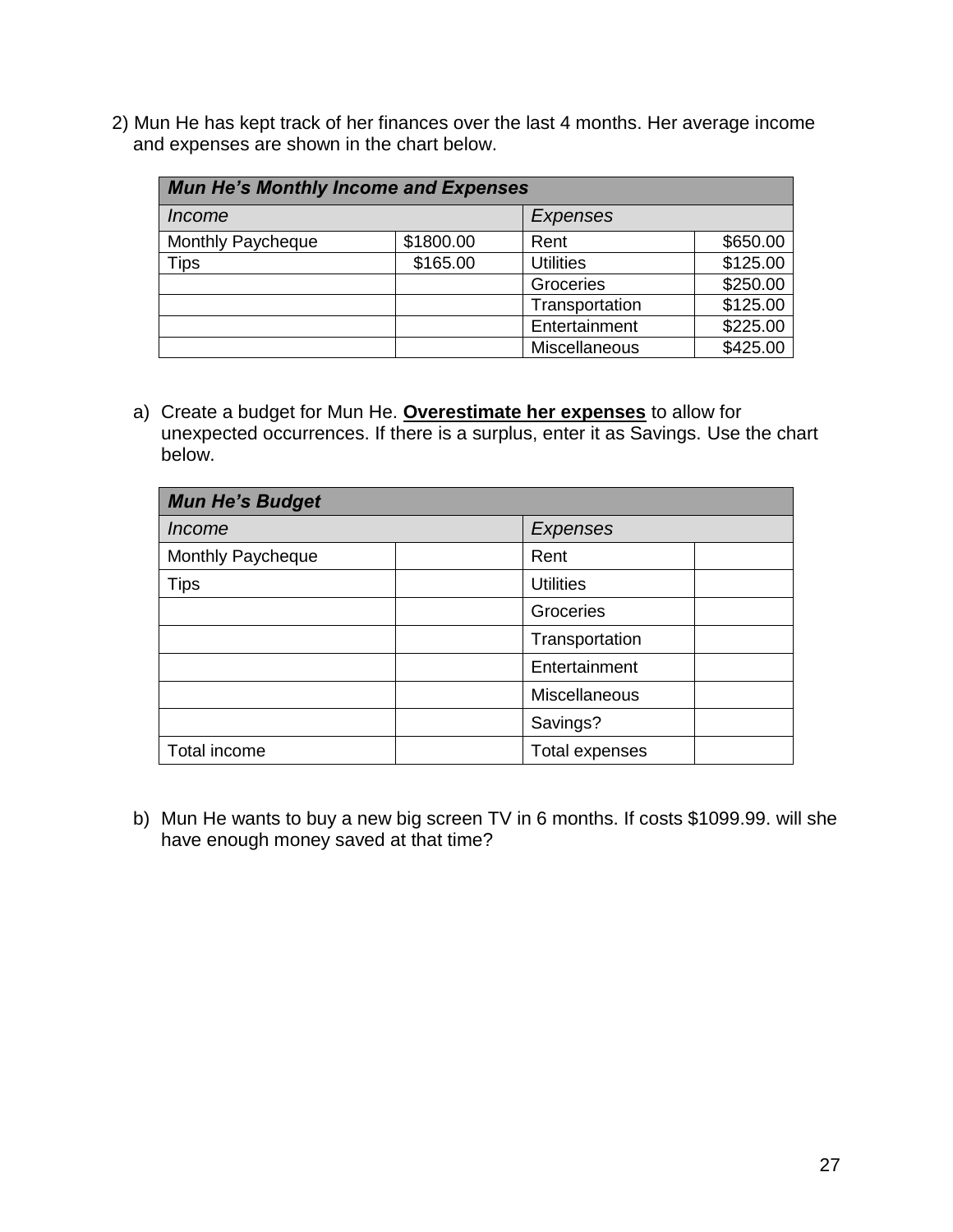| <b>Expense</b>       | <b>Amount</b>    |
|----------------------|------------------|
| Mortgage             | \$1250 per month |
| Car insurance        | \$125 per month  |
| Car maintenance      | \$550 per year   |
| Gas                  | \$125 per month  |
| Loan payment         | \$175 per month  |
| House repairs        | \$950 per year   |
| House taxes          | \$4500 per year  |
| House insurance      | \$1725 per year  |
| Gifts                | \$500 per year   |
| Charitable donations | \$450 per year   |
| Groceries            | \$450 per month  |
| Clothing             | \$125 per month  |
| Season's skiing pass | \$650 per year   |
| Entertainment        | \$100 per month  |
| Miscellaneous        | \$150 per month  |

3) Brenda earns \$3550.00 per month. She made the following list of her expenses.

Create a **monthly** budget for Brenda. Read the expense table carefully as some are monthly and some are yearly expenses.

| <b>Brenda's Monthly Budget</b> |  |                |  |
|--------------------------------|--|----------------|--|
| Income                         |  | Expenses       |  |
|                                |  |                |  |
|                                |  |                |  |
|                                |  |                |  |
|                                |  |                |  |
|                                |  |                |  |
|                                |  |                |  |
|                                |  |                |  |
|                                |  |                |  |
|                                |  |                |  |
|                                |  |                |  |
|                                |  |                |  |
|                                |  |                |  |
|                                |  |                |  |
|                                |  |                |  |
|                                |  |                |  |
| Total income                   |  | Total expenses |  |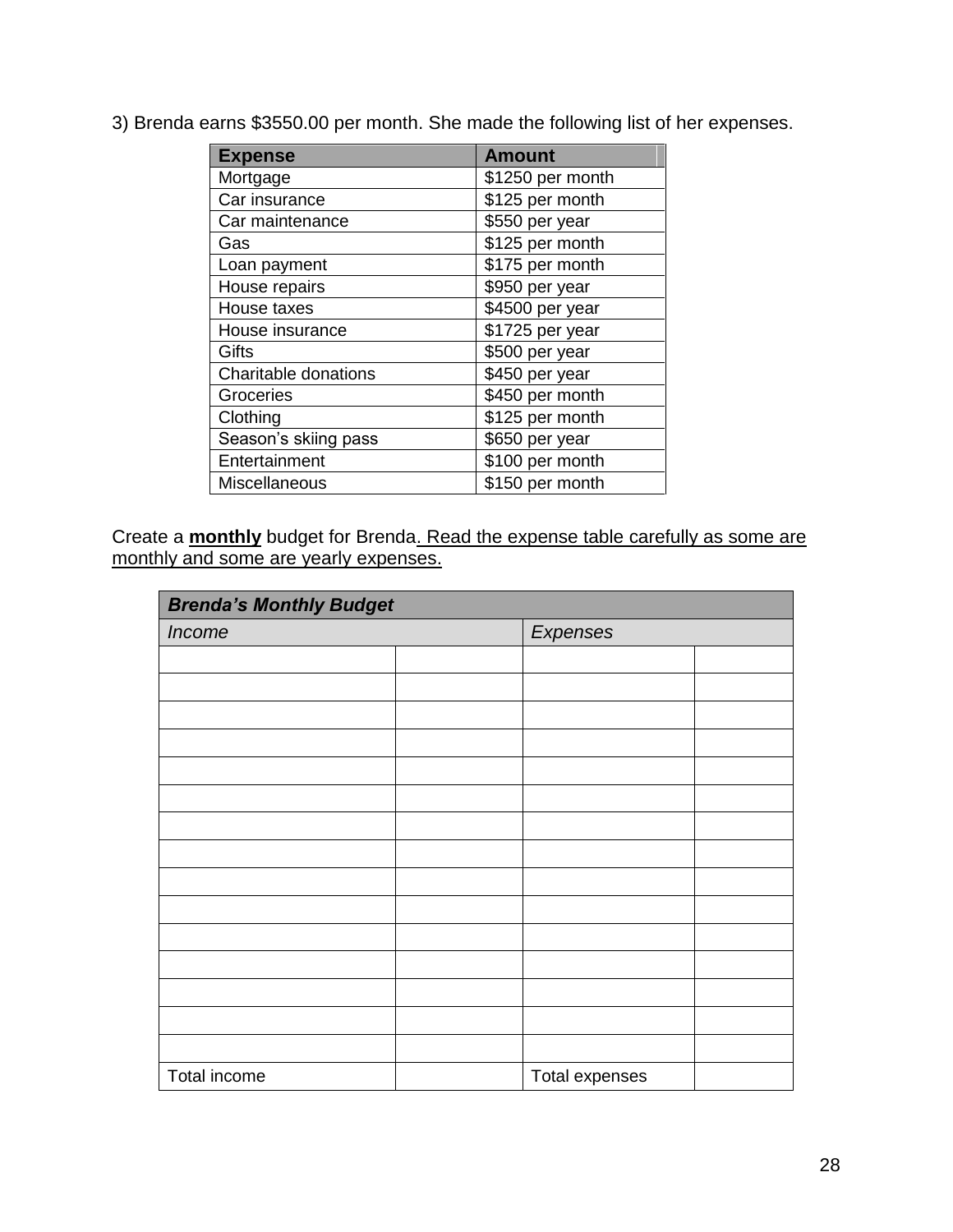### **ANALYZING YOUR BUDGET**

So far, we have looked at tracking expenses and income, and creating budgets using past data. But if you use your data from the last 6 months or more, how will you know whether your actual income and expense over the next 6 months or a year will match what is in the budget? People often find that once they make a budget, they cannot stick to it, or they wish to change parts of it, or their situation changes and they need to make adjustments to their budget.

- Example 1: Eric has budgeted to put \$25.00 a week into his savings. This represents 8% of his weekly income. What is Eric's weekly income?
- Solution: Set up the proportion using English letters/words, the known ratio, and the unknown. Then Cross Multiply and Divide (CMD) to solve for the unknown. (See CMD handout if you are unfamiliar with this process.)

The English would be part and whole (or something similar)

$$
\frac{part}{whole} = \frac{8}{100} = \frac{25}{x}
$$

where 8 is 8% out of 100% and 25 is the amount put in savings out of his total weekly earnings of *x*.

So  $x = 100 \times 25 \div 8 = 312.5$ Ben's weekly earnings are \$312.50

Example 2: Ben's annual savings are \$1575.00 and make up 4% of his net pay. He wishes to increase his savings to 11% of his net pay. How much would he save each year if he made this change?

Solution: Set up a proportion and Cross Multiply and Divide.

$$
\frac{current}{new} = \frac{4}{11} = \frac{1575}{x}
$$

So  $x = 1575 \times 11 \div 4 = 4331.25$ Ben's new annual savings would be \$4331.25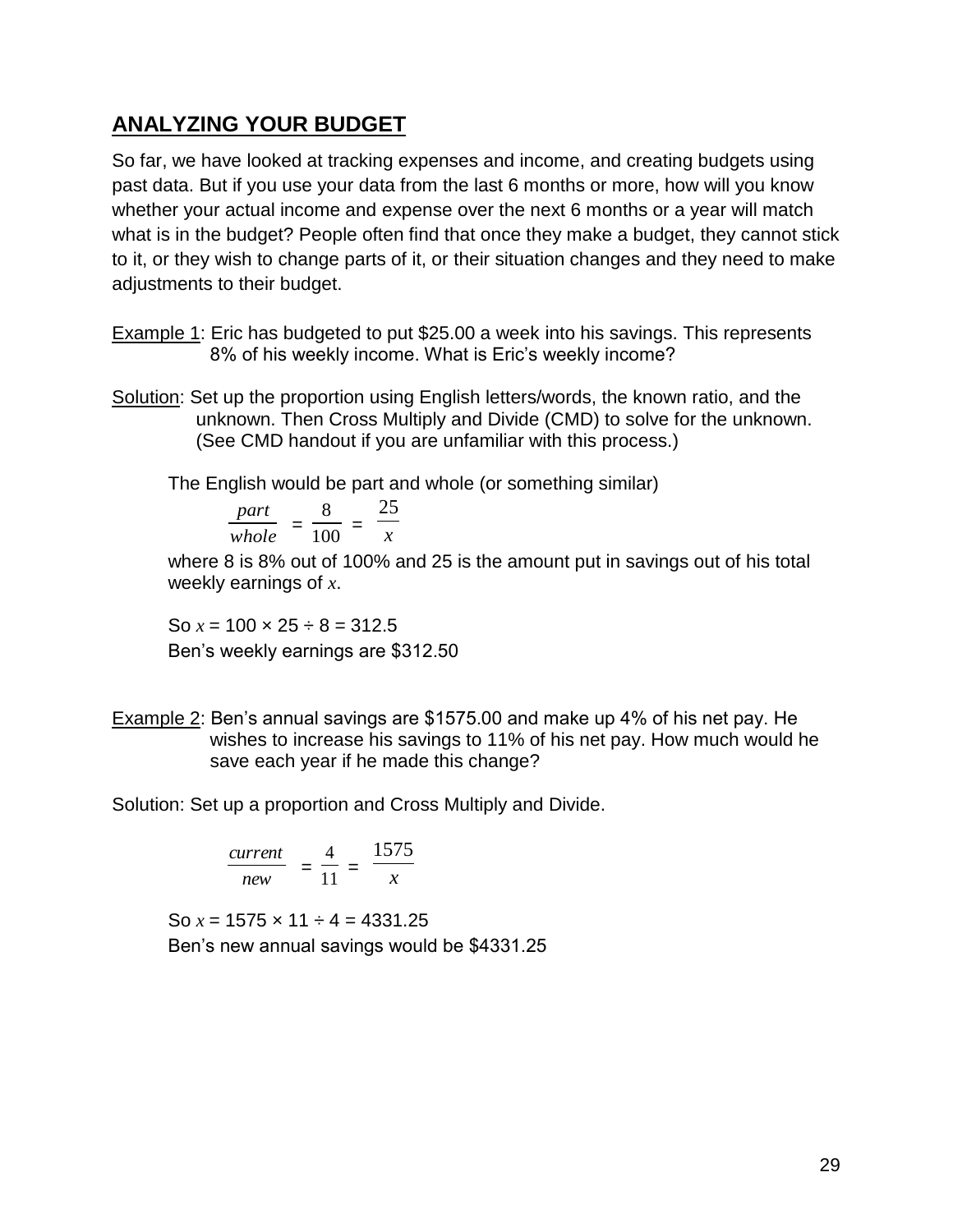## **ASSIGNMENT 8 – ADJUSTING EXPENSES**

- 1) Paul has budgeted \$225.00 per month for groceries. If this represents 12% of his monthly income, what is his monthly income?
- 2) Gina saves \$135.00 per month. If her monthly income is \$2000, what percent of her income does she save each month?

3) Gurjinder's monthly Entertainment expense is \$275.00 which represents 16% of his budget. He would like to reduce this to 12%. How much will his new Entertainment expense be?

4) Louise saves 15% of her monthly salary of \$2475.00 each month. If she is saving for a trip next summer that costs \$3500, will she have enough saved after 8 months to pay for her trip?

- 5) Lena's earns \$450.00 per week. She gets a raise of 5%. She saves 13% each week. a) What is her new salary?
	- b) How much will she now save each week?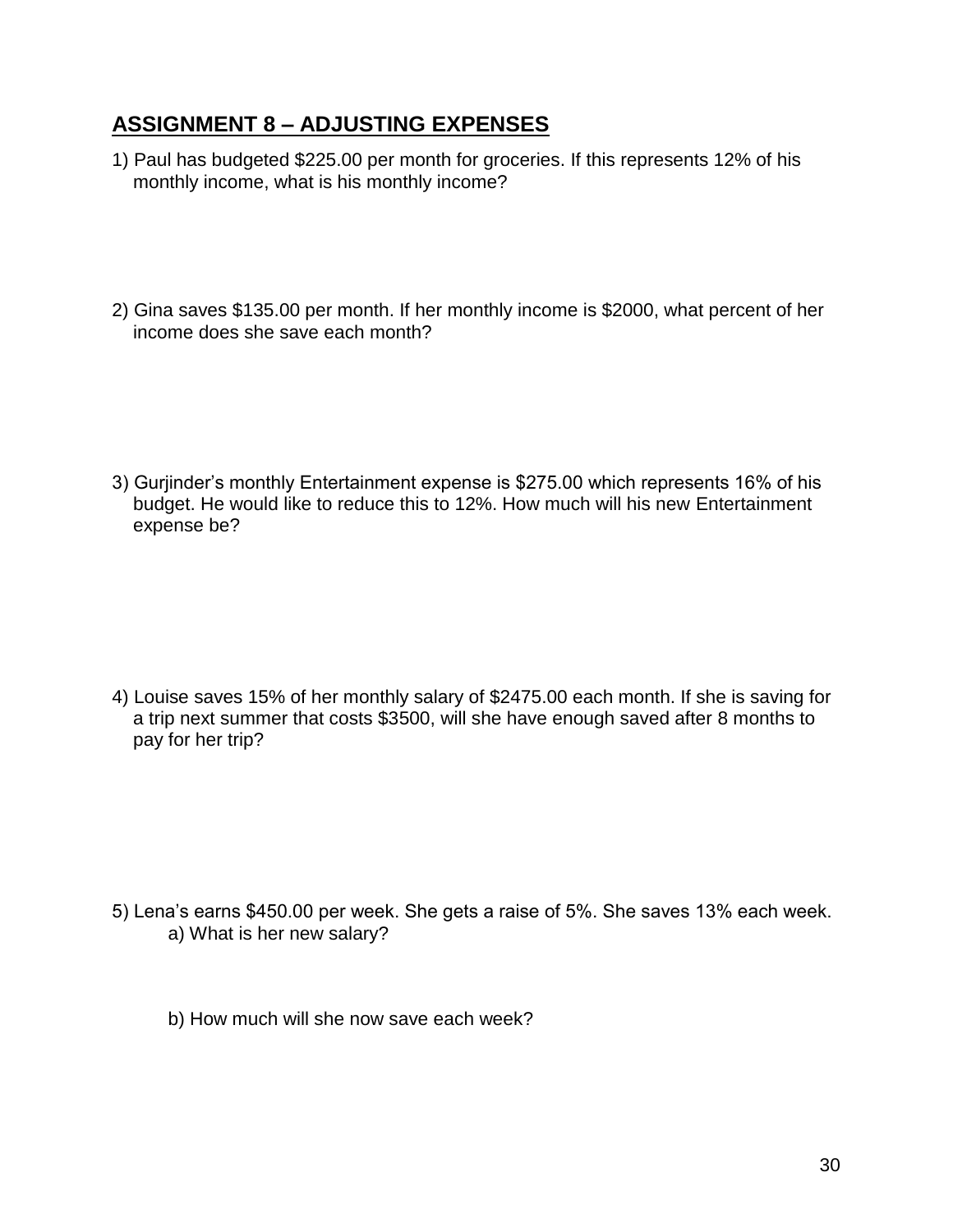## **MORE ANALYZING YOUR BUDGET**

Technology is very helpful in tracking actual versus budgeted amounts. Spreadsheets allow you to a make change of one expenses and instantly see how it changes the other parts of the budget. Once the information is entered in a spreadsheet, it can be used to create a graph. A circle graph is a useful tool for analyzing budgets because it shows all the categories, and it is easy to see which make up the biggest expense.

Here is an example of a circle graph showing Monthly Expenses.



**MONTHLY EXPENSES**

Example 1: Keisha has made a budget and researched spending guidelines for that area she lives in. These guidelines give a recommendation of about how much money you should spend in each category. Both tables are shown below.

| <b>Expenses</b>  |          |
|------------------|----------|
| Rent             | \$425.00 |
| <b>Utilities</b> | \$150.00 |
| Groceries        | \$250.00 |
| Transportation   | \$185.00 |
| Entertainment    | \$75.00  |
| Clothing         | \$125.00 |
| Savings          | \$50.00  |
| Miscellaneous    | \$30.00  |

| <b>Spending Guidelines</b> |            |  |
|----------------------------|------------|--|
| Rent                       | $25 - 35%$ |  |
| <b>Utilities</b>           | $5 - 10%$  |  |
| Groceries                  | $5 - 15%$  |  |
| Transportation             | $5 - 15%$  |  |
| Entertainment              | $5 - 10%$  |  |
| Clothing                   | $2 - 5%$   |  |
| Savings                    | $5 - 15%$  |  |
| <b>Miscellaneous</b>       | $5 - 10%$  |  |

What changes does Keisha need to make so that her spending falls in the guidelines?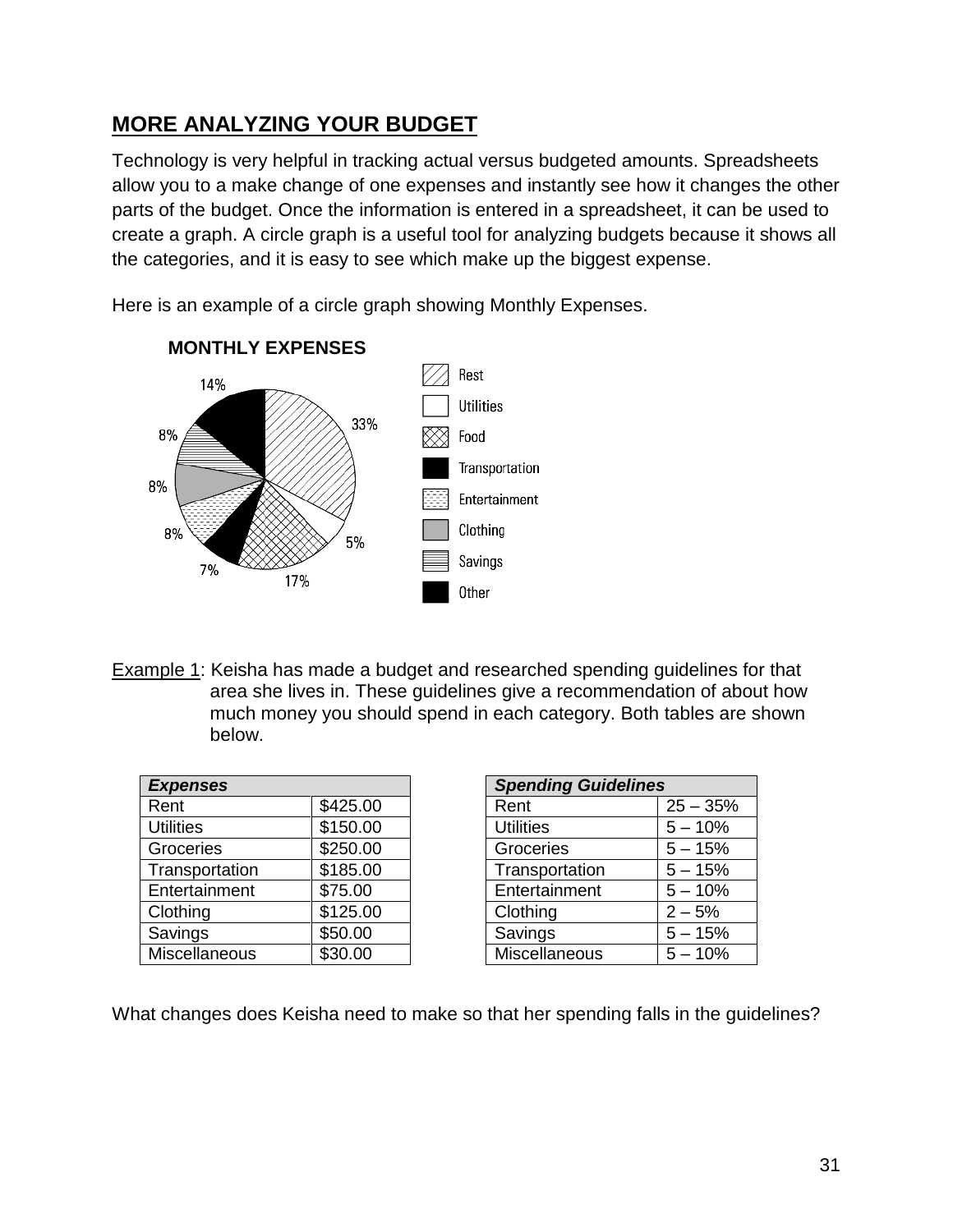Solution: Calculate the total Keisha spends each month and the percentage each expense represents. Then compare this to the guidelines Keisha researched.

#### Keisha's total expenses are:

\$425 + \$150 + \$250 + \$185 + \$75 + \$125 + \$50 + \$30 = **\$1290.00**

| Rent:           | $425 \div 1290 \times 100 = 32.9 = 33\%$             |
|-----------------|------------------------------------------------------|
| Utilities:      | $150 \div 1290 \times 100 = 11.6 = 12\%$             |
| Groceries:      | $250 \div 1290 \times 100 = 19.3 = 19\%$             |
| Transportation: | $185 \div 1290 \times 100 = 14.3 = 14\%$             |
| Entertainment:  | $75 \div 1290 \times 100 = 5.8 = 6\%$                |
| Clothing:       | $125 \div 1290 \times 100 = 9.6 = 10\%$              |
| Savings:        | $50 \div 1290 \times 100 = 3.8 = 4\%$                |
|                 | Miscellaneous: $30 \div 1290 \times 100 = 2.3 = 2\%$ |

Keisha is spending too much on her utilities, groceries, and clothing. These are expenses that she can easily modify by changing her habits. She is not spending enough on her savings. In order to meet the guidelines that Keisha has found, she will need to adjust these expenses. If she reduces her spending in the first three areas, she will be able to increase her savings.

"Miscellaneous" is not something that requires changes even though it is not within the guidelines.

Example 2: Jenny's expenses are listed in the Table below. Create a circle graph to show Jenny's spending.

| <b>Jenny's Expenses</b> |          |  |
|-------------------------|----------|--|
| Rent                    | \$775.00 |  |
| <b>Utilities</b>        | \$175.00 |  |
| Car Insurance           | \$123.00 |  |
| Car Loan Payment        | \$342.00 |  |
| <b>Cell Phone</b>       | \$42.00  |  |
| Groceries               | \$225.00 |  |
| Gas                     | \$90.00  |  |
| Entertainment           | \$75.00  |  |
| Miscellaneous           | \$50.00  |  |

Solution: Step 1: Calculate the total of Jenny's expenses by adding the expense together.

Jenny's total expenses are: \$775 + \$175 + \$123 + \$342 + \$42 + \$225 + \$90 + \$75 + \$50 = **\$1897.00**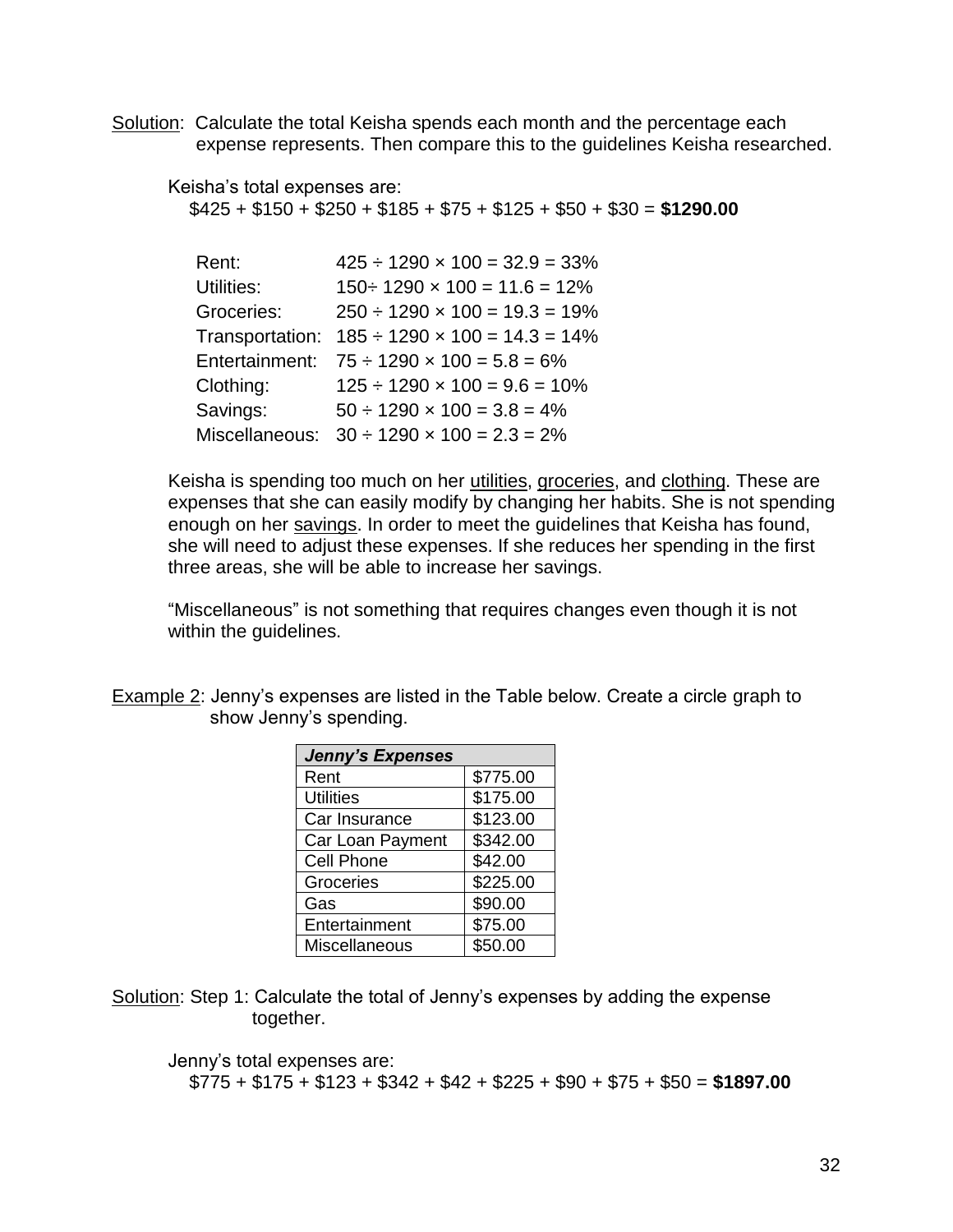Step 2: Calculate the percentage each expense represents. Divide each amount by the total and multiply by 100 to get a percentage. Round each answer to the closest whole number.

| Rent:          | $775 \div 1897 \times 100 = 40.85 = 41\%$             |
|----------------|-------------------------------------------------------|
| Utilities:     | $175 \div 1897 \times 100 = 9.22 = 9\%$               |
| Car insurance: | $123 \div 1897 \times 100 = 6.48 = 6\%$               |
| Car Loan:      | $342 \div 1897 \times 100 = 18.02 = 18\%$             |
| Cell Phone:    | $42 \div 1897 \times 100 = 2.21 = 2\%$                |
| Groceries:     | $225 \div 1897 \times 100 = 11.86 = 12\%$             |
| Gas:           | $90 \div 1897 \times 100 = 4.74 = 5\%$                |
| Entertainment: | $75 \div 1897 \times 100 = 3.95 = 4\%$                |
|                | Miscellaneous: $50 \div 1897 \times 100 = 2.63 = 3\%$ |

Step 3: Calculate the angle each percentage will represent on the graph. To do this, divide each percent by 100 to get as a decimal, and multiply by 360 $^0$  because there are 360 $^0$  in a circle! Round each answer to the closet whole degree.

| Rent:          | $41\% \div 100 \times 360 = 147.6 = 148^{\circ}$         |
|----------------|----------------------------------------------------------|
| Utilities:     | $9\% \div 100 \times 360 = 32.4 = 32^{0}$                |
| Car insurance: | $6\% \div 100 \times 360 = 21.6 = 22^0$                  |
| Car Loan:      | $18\% \div 100 \times 360 = 64.8 = 65^{\circ}$           |
| Cell Phone:    | $2\% \div 100 \times 360 = 7.2 = 7^0$                    |
| Groceries:     | $12\% \div 100 \times 360 = 43.2 = 43^{\circ}$           |
| Gas:           | $5\% \div 100 \times 360 = 18^{0}$                       |
|                | Entertainment: $4\% \div 100 \times 360 = 14.4 = 14^{0}$ |
|                | Miscellaneous: $3\% \div 100 \times 360 = 10.8 = 11^0$   |
|                |                                                          |

Step 3: Plot these angles in the circle provided using a protractor as taught in Unit 1.

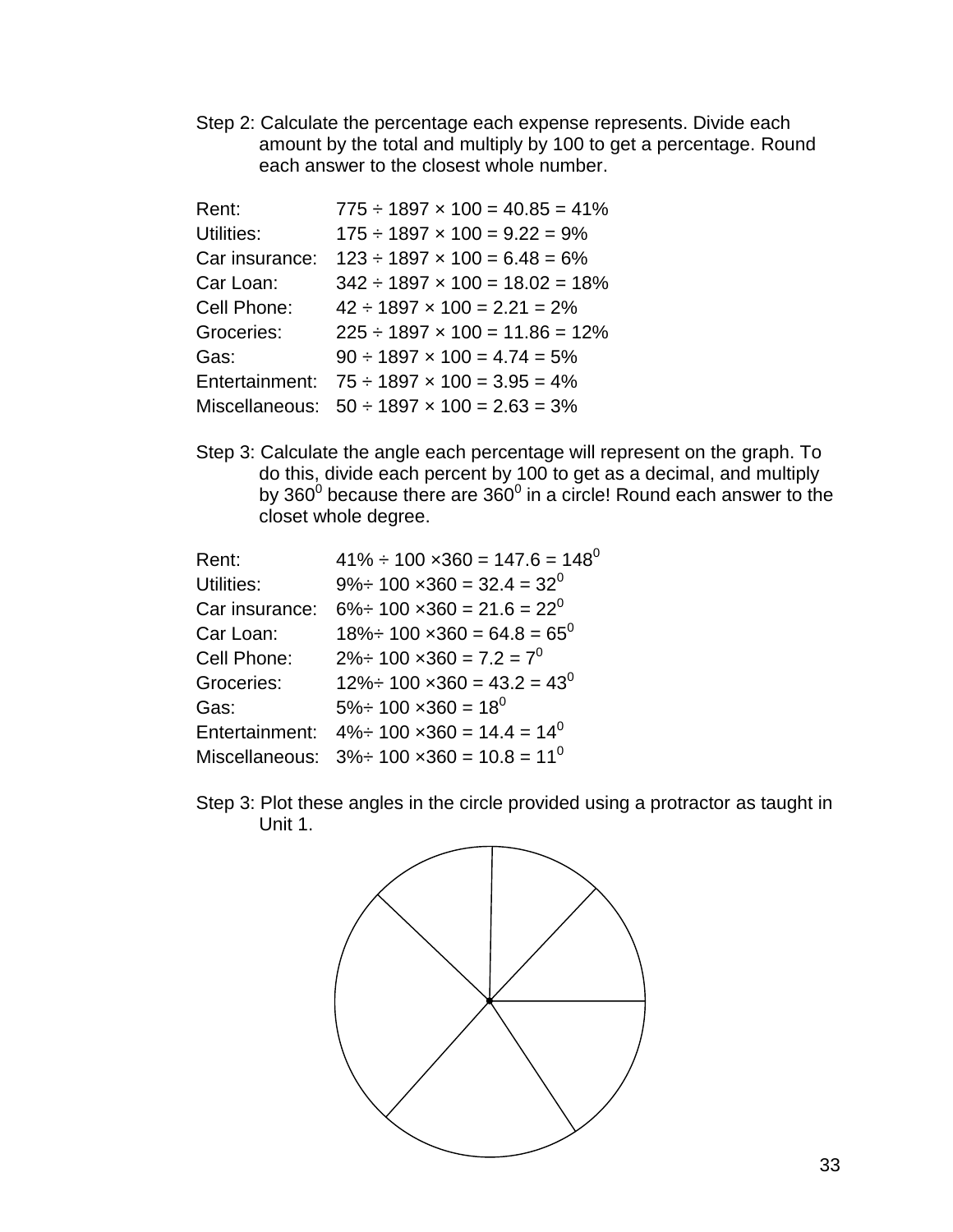# **ASSIGNMENT 9 – ADAPTING BUDGETS**

1) Lisa earns \$2867.00 a month and has been given the spending guidelines shown in the chart below. Lisa spends \$1000.00 per month for her rent and \$190.00 per month for her utilities. She wants to save 15% of her monthly income, and pay off her loans as fast as possible.

| <b>Spending Guidelines</b> |              |  |
|----------------------------|--------------|--|
| Rent                       | $30 - 35%$   |  |
| <b>Utilities</b>           | $5 - 10%$    |  |
| Groceries                  | $12 - 18%$   |  |
| Transportation             | $8 - 12%$    |  |
| Loan Repayment             | $0 - 12%$    |  |
| Savings                    | At least 10% |  |
| Recreation                 | $6 - 12%$    |  |
| Health and personal        | $8 - 15%$    |  |

Create a reasonable budget for Lisa. Show any calculations completed.

| <b>Lisa's Budget</b> |           |
|----------------------|-----------|
| <b>Expenses</b>      |           |
| Rent                 | \$1000.00 |
| <b>Utilities</b>     | \$190.00  |
| Groceries            |           |
| Transportation       |           |
| Loan Repayment       |           |
| Savings              |           |
| Recreation           |           |
| Health and personal  |           |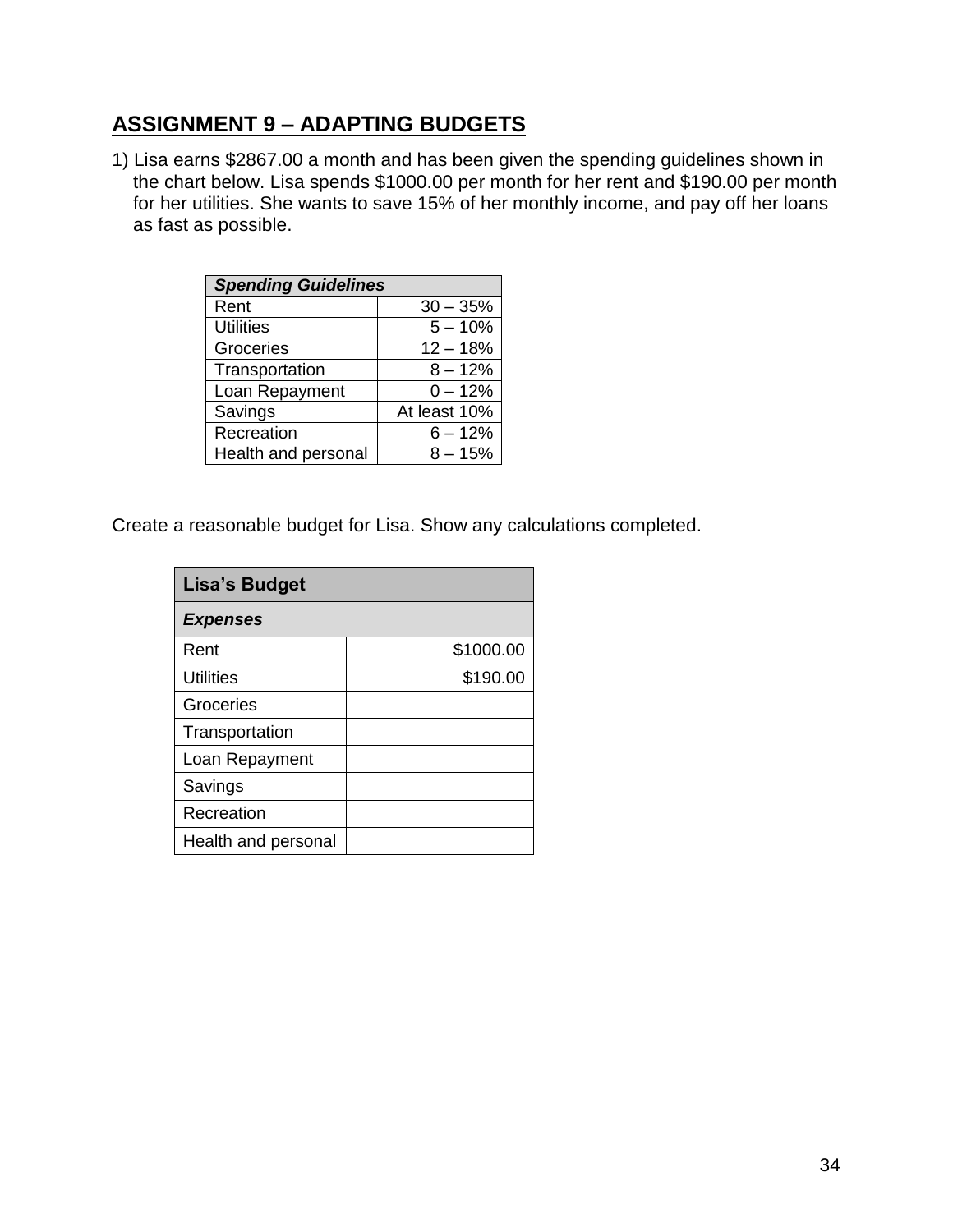2) Sarah has made a budget and researched spending guidelines for that area she lives in. These guidelines give a recommendation of about how much money you should spend in each category. Both tables are shown below.

| <b>Expenses</b>       |          |  |
|-----------------------|----------|--|
| Rent                  | \$840.00 |  |
| Groceries             | \$175.00 |  |
| Transportation        | \$125.00 |  |
| Entertainment         | \$175.00 |  |
| Clothing              | \$175.00 |  |
| Loan Payment          | \$275.00 |  |
| Savings               | \$75.00  |  |
| Miscellaneous         | \$150.00 |  |
| <b>Total Expenses</b> |          |  |

| <b>Spending Guidelines</b> |              |  |
|----------------------------|--------------|--|
| Rent                       | $30 - 35%$   |  |
| Groceries                  | $8 - 15%$    |  |
| Transportation             | $8 - 12%$    |  |
| Entertainment              | $8 - 12%$    |  |
| Clothing                   | $8 - 12%$    |  |
| Loan Repayment             | $0 - 12%$    |  |
| Savings                    | At least 10% |  |

What changes does Sarah need to make so that her spending falls in the guidelines?